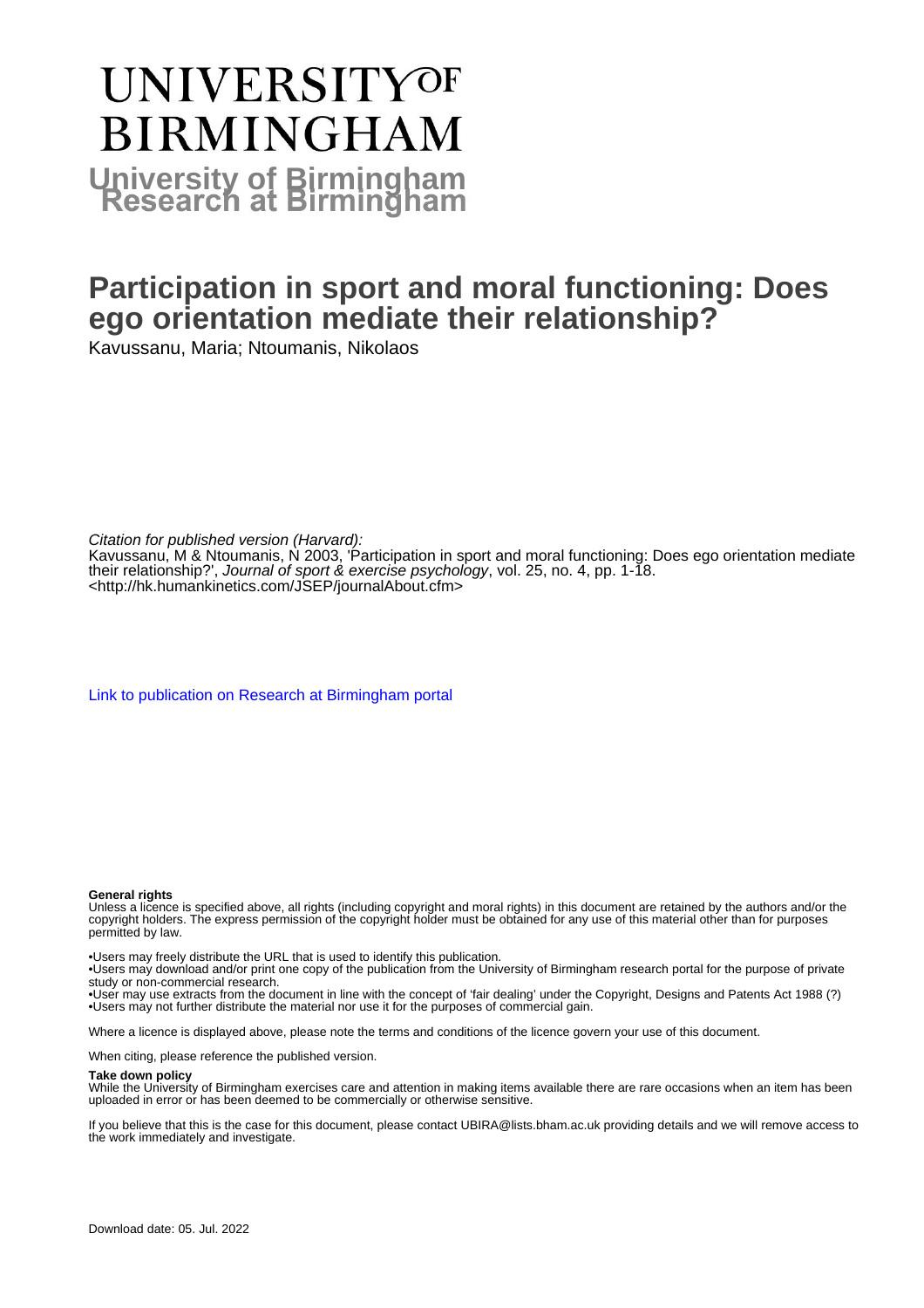### **Participation in Sport and Moral Functioning: Does Ego Orientation Mediate Their Relationship?**

#### **Maria Kavussanu and Nikos Ntoumanis**

The University of Birmingham

This study examined whether participation in contact sports influences moral functioning within the sport context, and whether these effects are mediated by ego orientation; the role of task orientation on moral functioning was also examined. Participants  $(N = 221)$  were college athletes participating in basketball, soccer, field hockey, and rugby. They completed questionnaires assessing sport participation, goal orientations, moral functioning, and social desirability. Structural equation modeling analysis indicated that participation in contact sports positively predicted ego orientation, which in turn predicted low levels of moral functioning. The direct effects of sport participation on moral functioning became nonsignificant in the presence of ego orientation, indicating that the latter construct mediates the relationship between the first two variables. Task orientation corresponded to high levels of moral functioning. These findings help us further understand the processes operating in contact sports and are discussed in terms of their implications for eliminating unsportspersonlike conduct from the sport context.

Key Words: achievement goals, sport participation, mediation, contact sports

The adage that sport builds character is popular in many societies and can be traced back to the ancient Olympic Games. This belief is based on the premise that sport provides a vehicle for learning to cooperate with teammates, negotiate and give solutions to moral conflicts, develop self-control, display courage, and learn virtues such as fairness, team loyalty, persistence, and teamwork (see Shields  $\&$ Bredemeier, 1995). Despite popular beliefs, the idea that sport builds character has been questioned. Ogilvie and Tutko (1971), for example, published an article titled "Sport: If you want to build character, try something else." Moreover, stories of illegal recruitment, use of performance enhancing drugs, aggressive behaviors, and acts of cheating are abundant in the sport context.

Although sport has been advocated as a character builder since ancient times, moral issues in sport have only recently been the subject of empirical research. A number of studies conducted primarily by Bredemeier and her colleagues (e.g., Bredemeier & Shields, 1984, 1986a, 1986b; Bredemeier, Weiss, Shields, & Cooper, 1986, 1987) have examined the relationship between sport participation and

The authors are with the School of Sport and Exercise Sciences at the University of Birmingham, Edgbaston, Birmingham, B15 2TT, U.K.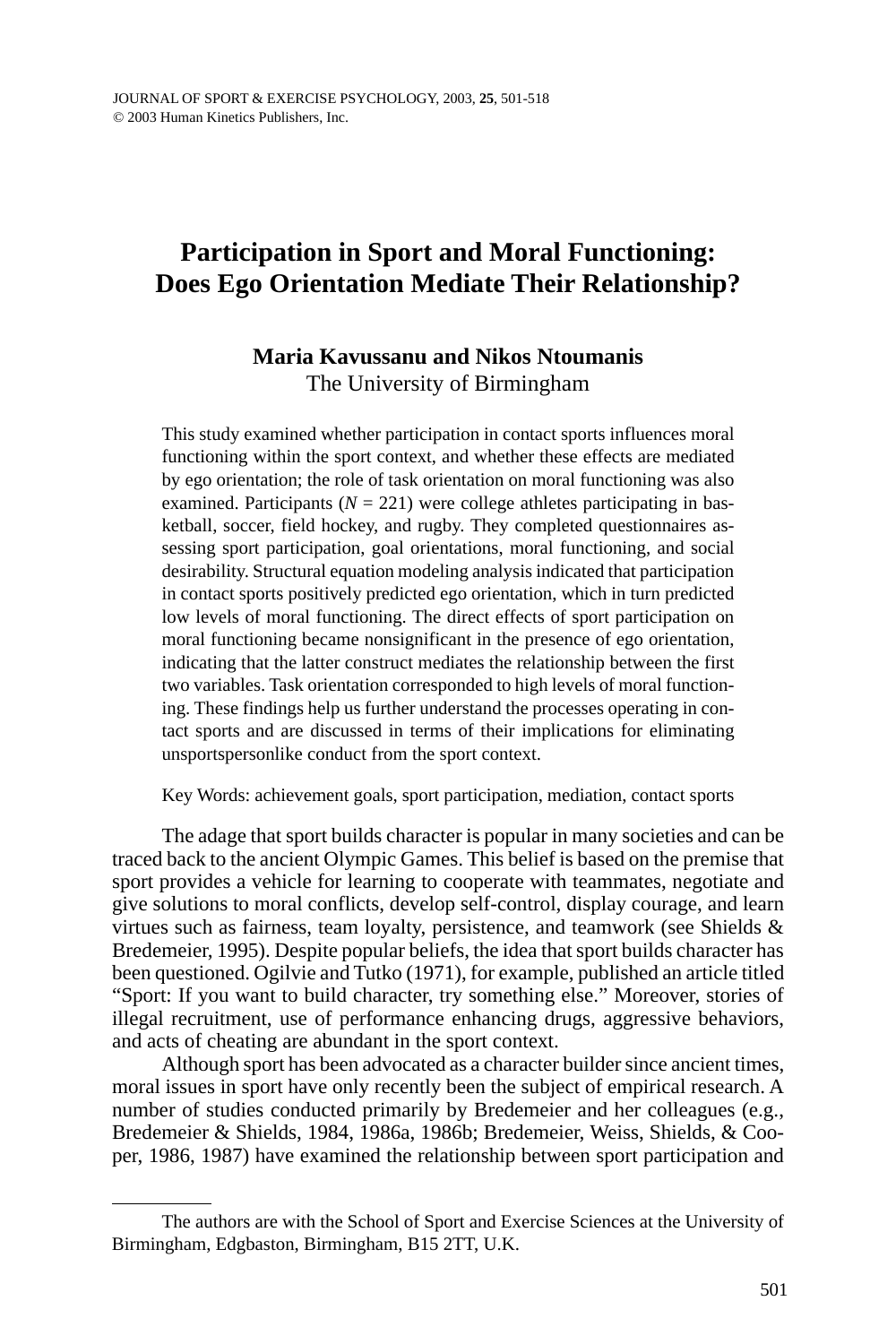various aspects of morality, namely moral reasoning, aggressive tendencies, and judgments about the legitimacy of intentionally injurious sport acts. The bulk of this work has focused on medium and high contact sports, as these sports have the inherent potential for injury and therefore directly raise moral issues (Bredemeier & Shields, 1986a). Two distinct strategies have been employed to determine the relationship between sport participation and morality.

The first strategy was to compare athletes and nonathletes on moral reasoning, which refers to the criteria one uses to give solutions to moral conflicts. For structural developmental theorists (e.g., Kohlberg, 1984), these criteria reflect one's level of moral development. Initial research employing measures of general moral maturity revealed that college basketball players reasoned at a less mature level compared to college norms (Bredemeier & Shields, 1984; Hall, 1981). Subsequent work using moral dilemmas set in sport and daily life contexts showed that college basketball players demonstrated less mature reasoning than nonathletes in response to both life and sport moral dilemmas (Bredemeier & Shields, 1986a). However, no such differences were found at the high school level among basketball players or at the college level among swimmers (Bredemeier & Shields, 1986a).

The second strategy used to examine the relationship between sports participation and morality was to determine whether the extent of sport involvement is associated with moral reasoning, aggressive tendencies, and judgments about the legitimacy of intentionally injurious sport acts. Bredemeier et al. (1986) found that the extent of boys' involvement in high contact sports such as football, wrestling, and judo, and girls' involvement in medium contact sports such as soccer and basketball, was associated with less mature moral reasoning and greater selfreported tendencies to be aggressive in both sport and daily life. These findings were corroborated by two other studies, which revealed that extensive participation in medium contact sport among young people (Conroy, Silva, Newcomer, Walker, & Johnson, 2001), and in high contact sports among boys at a summer camp (Bredemeier et al., 1987), corresponded to judgments that aggressive behaviors in sport are legitimate. Interestingly, participation in noncontact sports such as gymnastics, golf, swimming, and track and field did not emerge as a predictor of any dimension of morality in these studies.

These findings are alarming and cast serious doubts on the belief that sport builds character, as assessed by different measures of morality. The findings suggest that extensive participation in at least some types of sport may have detrimental effects on moral functioning. However, as Shields and Bredemeier (1995) have noted, there is nothing inherently moral or immoral about performing sport skills. Other factors associated with competitive sport influence the relationship between participation in certain sports and various aspects of morality. Identifying these factors would enhance our understanding of the processes that operate in the sport context. Achievement goal theory can shed some light on these processes.

Achievement goal theory (Ames, 1992; Nicholls, 1989) suggests that individuals engage in achievement situations in order to demonstrate competence. However, the criteria one uses to judge success and define competence vary as a function of one's goal perspective. Two major goal perspectives are assumed to operate in the achievement context of sport, namely task orientation and ego orientation. The task-oriented individual tends to use self-referenced criteria to judge competence and feels successful when he or she has learned or mastered the task. In contrast, the ego-oriented person tends to use other-referenced criteria to define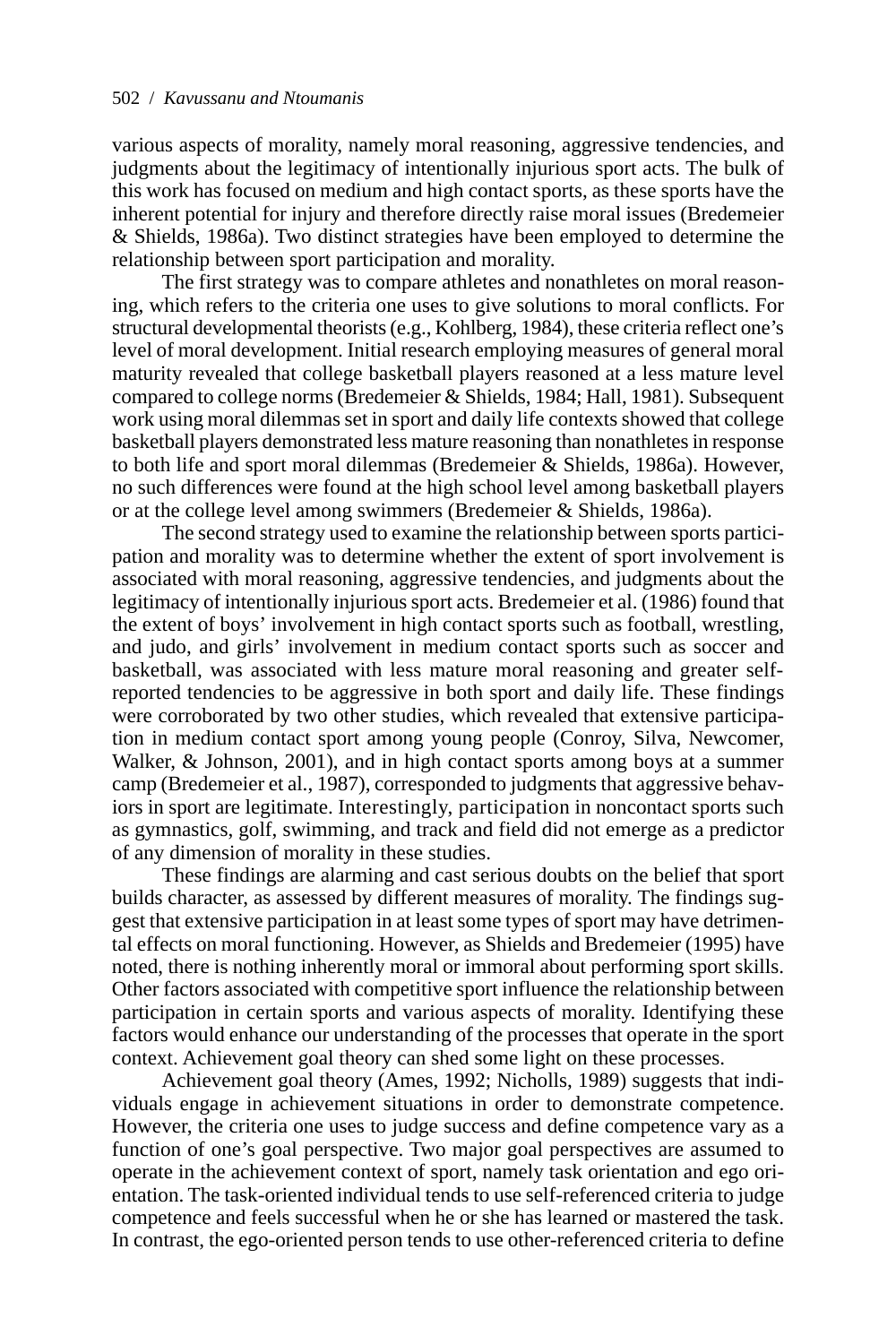success and judge competence, and feels successful when he or she has outperformed others. The primary means by which the ego-oriented athlete demonstrates competence is through winning. Goal orientations are orthogonal, that is, one can be high or low on both, or high on one and low on the other (Nicholls, 1989).

Achievement goals appear to have important implications for moral functioning in sport. Because the ego-oriented athlete's perceptions of competence are dependent on outdoing others, he or she may be more likely to break the rules and behave in an unsportspersonlike fashion when winning is at stake. In contrast, an athlete high in task orientation focuses on the task at hand and feels successful when he or she performs up to his or her potential. When task orientation prevails, one's level of competence is judged with respect to self-referenced criteria, thus cheating and aggressing against another to demonstrate competence in the normative sense is irrelevant. This athlete is more likely to want to play by the rules and experience a fair competition.

A number of empirical studies examining the link between goal orientations and various aspects of morality have supported these predictions. Specifically, ego orientation has been related to approval of intentionally injurious acts among high school and college basketball players (Duda, Olson, & Templin, 1991; Kavussanu & Roberts, 2001) and elite ice hockey players (Dunn & Dunn, 1999), and corresponded to low levels of moral reasoning in adult rugby players (Todd & Hodge, 2001). Task orientation, on the other hand, has been linked to sportspersonlike attitudes (Duda et al., 1991) and has emerged as a positive predictor of some dimensions of sportspersonship, namely respect for social conventions and personal commitment to sport (Dunn & Dunn, 1999).

The role of achievement goals on moral functioning in sport has recently been examined using Rest's (1984) model. Rest proposed that in order to understand moral behavior, we need to examine the inner processes that produce the behavior. According to Rest, in each moral action at least four major processes are implicated: (a) interpreting the situation by recognizing how different actions could influence the welfare of all parties involved; (b) forming a judgment about what *ought to* be done in a particular situation; (c) deciding what one actually intends to do; and (d) implementing the actual behavior. Moral development involves gaining proficiency in all four processes. Deficiency in any of these processes can result in moral failure.

Rest (1984) proposed that the four processes are interactive, influencing each other through feedback and feed-forward loops, and that a number of factors act upon them. For instance, the process of making a moral decision is influenced by motivational factors, while actual behavior is affected by distraction, fatigue, or factors that physically prevent someone from carrying out a plan of action. Achievement goals have been proposed (Kavussanu & Roberts, 2001; Shields & Bredemeier, 1995) to influence the third component of Rest's model, that is, one's decision or intention to act. However, because of the interactive nature of the four processes, factors seen as acting primarily on one process also indirectly influence the others. A number of studies have used Rest's model in sport (e.g., Gibbons, Ebbeck, & Weiss, 1995; Kavussanu & Roberts, 2001; Stuart & Ebbeck, 1995), and it has received support in other life domains (e.g., Rest, 1994).

Using a sample of American college basketball players, Kavussanu and Roberts (2001) examined the role of achievement goals on three of the four components of Rest's model, namely moral judgment, intention, and behavior. The term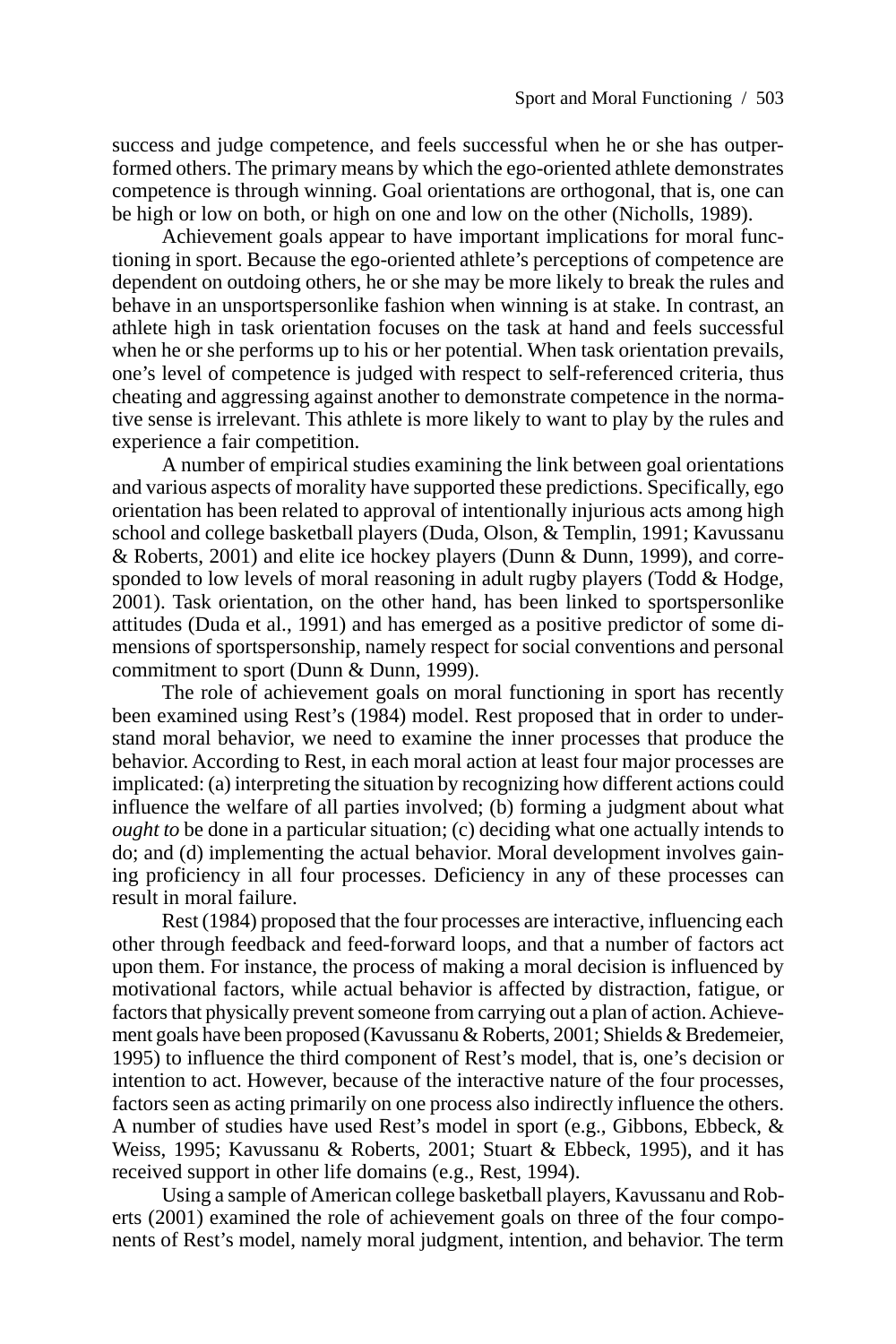moral functioning was used to refer to the three components. Athletes responded to moral dilemmas describing unsportspersonlike behaviors likely to occur during a basketball game. High ego orientation corresponded to low levels of moral judgment and intention in women; that is, the higher the athlete's ego orientation, the more likely she was to judge the described behaviors as appropriate and to report the intention to engage in these behaviors. The relationship between ego orientation and reported behavior was not significant.

The studies above clearly suggest that achievement goals, ego orientation in particular, have important implications for moral functioning in sport. Although the evidence on task orientation is less consistent, research has clearly shown that ego orientation is inversely related to various aspects of morality including sportspersonship, judgments about the legitimacy of intentionally injurious acts, and moral judgment and intention. Because of the inverse link between ego orientation and moral variables, factors that promote this goal perspective would also be expected to promote low levels of moral functioning. One such factor is extensive involvement in competitive sport. It has been shown that ego orientation is more pronounced at higher levels of competitive sport. Specifically, White and Duda (1994), using a wide variety of sports (basketball, soccer, volleyball, field hockey, and lacrosse), found that athletes participating in intercollegiate sport—the highest competitive level group they examined—were significantly more ego oriented than youth, high school, and recreational sport participants.

According to achievement goal theory, goal orientations develop as a result of socialization experiences (Ames, 1992; Nicholls, 1989). Through interaction with parents, teachers, and coaches, young people learn what is valued in achievement contexts and adopt different criteria for success, thereby adopting different goal perspectives (Ames, 1992). In particular, extensive exposure to environments in which success is defined in normative terms and the focus is on competitive outcomes would be expected to promote ego orientation. Such an environment is typical at high levels of competitive sport. Indeed, research examining variation in coaching behaviors at different competitive levels in basketball found that as the athlete moves through the sport system, there is an increasing emphasis on competitive outcomes and normative ability from elementary to junior high to the high school level (Chaumeton & Duda, 1988). As a result, extensive participation in competitive sport with its emphasis on competitive outcomes and normative ability may strengthen the athlete's ego orientation. This orientation in turn may influence his or her moral functioning.

The present study attempted to integrate the extant literature on morality in sport and propose a process through which participation in medium or high contact sports may influence athletes' moral functioning in the sport context. The term moral functioning was used to refer to moral judgment, intention, and behavior three of the four components of Rest's (1984) model. We used Rest's model as the theoretical framework because it is an inclusive model of morality that considers multiple components of the construct. We proposed that extensive involvement in medium or high contact sports has a negative effect on moral functioning and that this effect is mediated by ego orientation. Thus, extensive participation in these sports was hypothesized to be positively related to ego orientation, which in turn was predicted to correspond to low levels of moral functioning. Because, to the best of our knowledge, there is no evidence to suggest that sport participation may affect task orientation, we hypothesized no link between the two constructs. How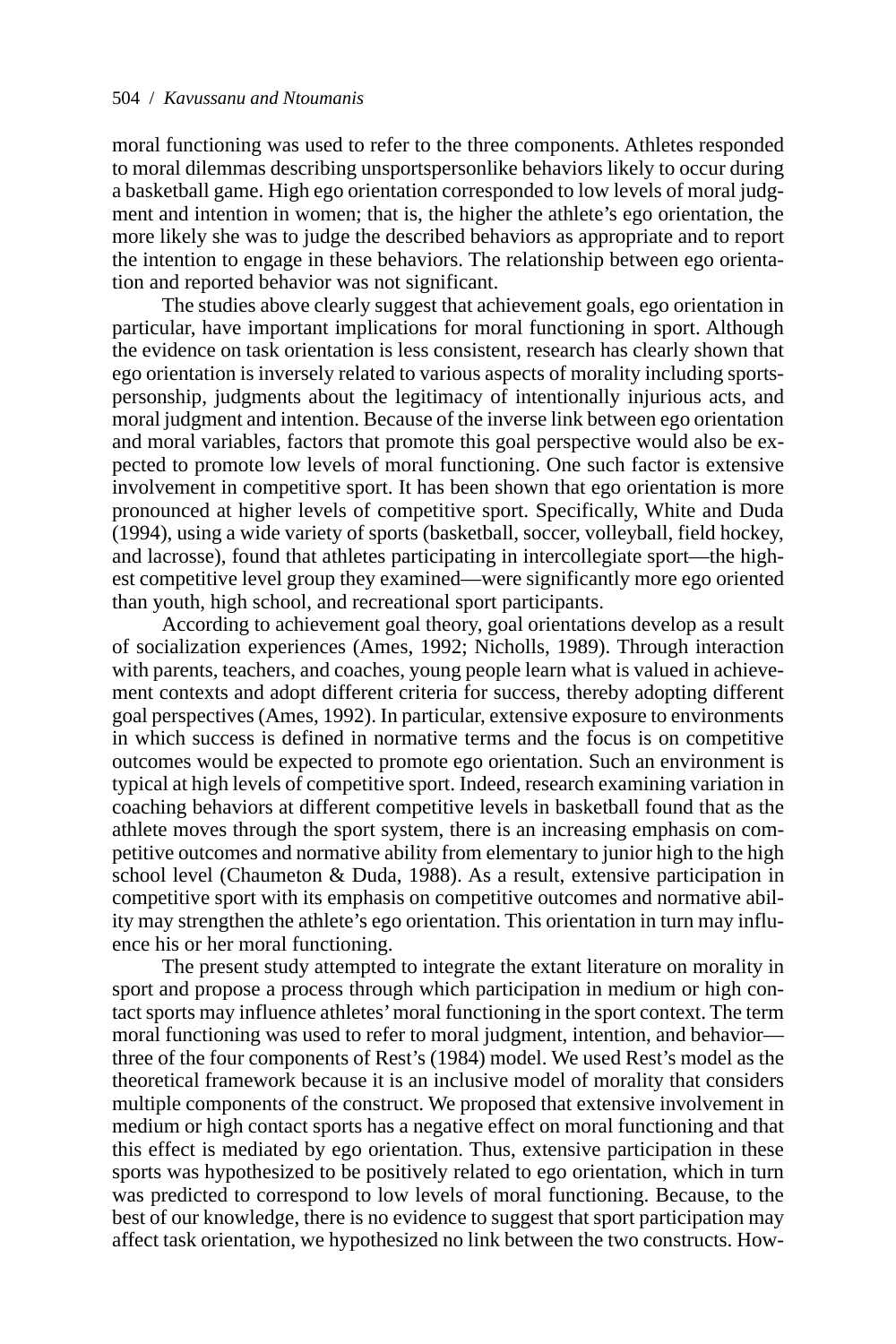ever, a relationship was expected between task orientation and moral functioning, with higher levels of task orientation leading to higher levels of moral functioning. This relationship was not expected to be strong, as the relevant evidence to date has been inconsistent (e.g., Duda et al., 1991; Dunn & Dunn, 1999; Stephens, 2000).

#### **Method**

#### *Participants*

Participants were male ( $n = 161$ ) and female ( $n = 61$ ) college athletes participating in one of four sports at a British university: basketball (*n* = 56), football (*n*  $=$  39), hockey ( $n = 50$ ), and rugby ( $n = 77$ ). Those sports were selected because they can be classified as medium or high contact sports, and past work (Bredemeier & Shields, 1986a; Bredemeier et al., 1986, 1987; Conroy et al., 2001) has shown that extensive participation in these sports is associated with low levels of moral functioning, as broadly defined. A total of 18 teams participated in the study. Participants' ages ranged from 17 to 28 years (mean  $= 20$ ,  $SD = 1.57$ ) and had participated in their respective sport for an average of  $8.33$  (*SD* = 4.03) seasons.

#### *Measures*

*Sport Participation*. Extent of sport participation was measured with a single item asking athletes to indicate the total number of seasons they had participated in their respective sport. This item has been used extensively in past research to assess sport participation (e.g., Bredemeier et al., 1986, 1987; Conroy et al., 2001).

*Goal Orientation*. The Perception of Success Questionnaire (POSQ; Roberts, Treasure, & Balague, 1998) was used to assess task and ego goal orientations. Athletes were asked to think about when they feel most successful in their sport and respond to six items reflecting task and six items reflecting ego orientation. The stem for each item was "When playing my sport, I feel most successful when..." Examples of items are "I show clear personal improvement" and "I am the best" for task and ego orientations, respectively. Participants responded on a 5-point Likert scale anchored by "strongly disagree" = 1 and "strongly agree" = 5. Separate scores were calculated for each subscale by adding participants' responses on the items of the respective subscale and dividing by the number of items. The POSQ has demonstrated satisfactory internal consistency with Cronbach's (1951) alpha coefficients of .90 for the task subscale and .84 for the ego subscale (Roberts et al., 1998). Alpha coefficients in the present study were .77 for task and .81 for ego orientation.

*Moral Functioning*. Moral functioning was assessed using an instrument developed by Gibbons, Ebbeck, and Weiss (1995) which was modified to adapt to the present study. We used four dilemmas referring to unsportspersonlike behaviors likely to occur in all four sports: lying to an official, breaking a rule, risking injuring an opposing player, and deliberately hurting an opponent. We selected these dilemmas based on previous research (Kavussanu & Roberts, 2001; Stephens, 1993; Stuart & Ebbeck, 1995).

Judgment, intention, and behavior were assessed following each dilemma. *Judgment* was measured by asking athletes to judge whether it is appropriate to engage in the described behavior during a critical game. To assess *intention* to act,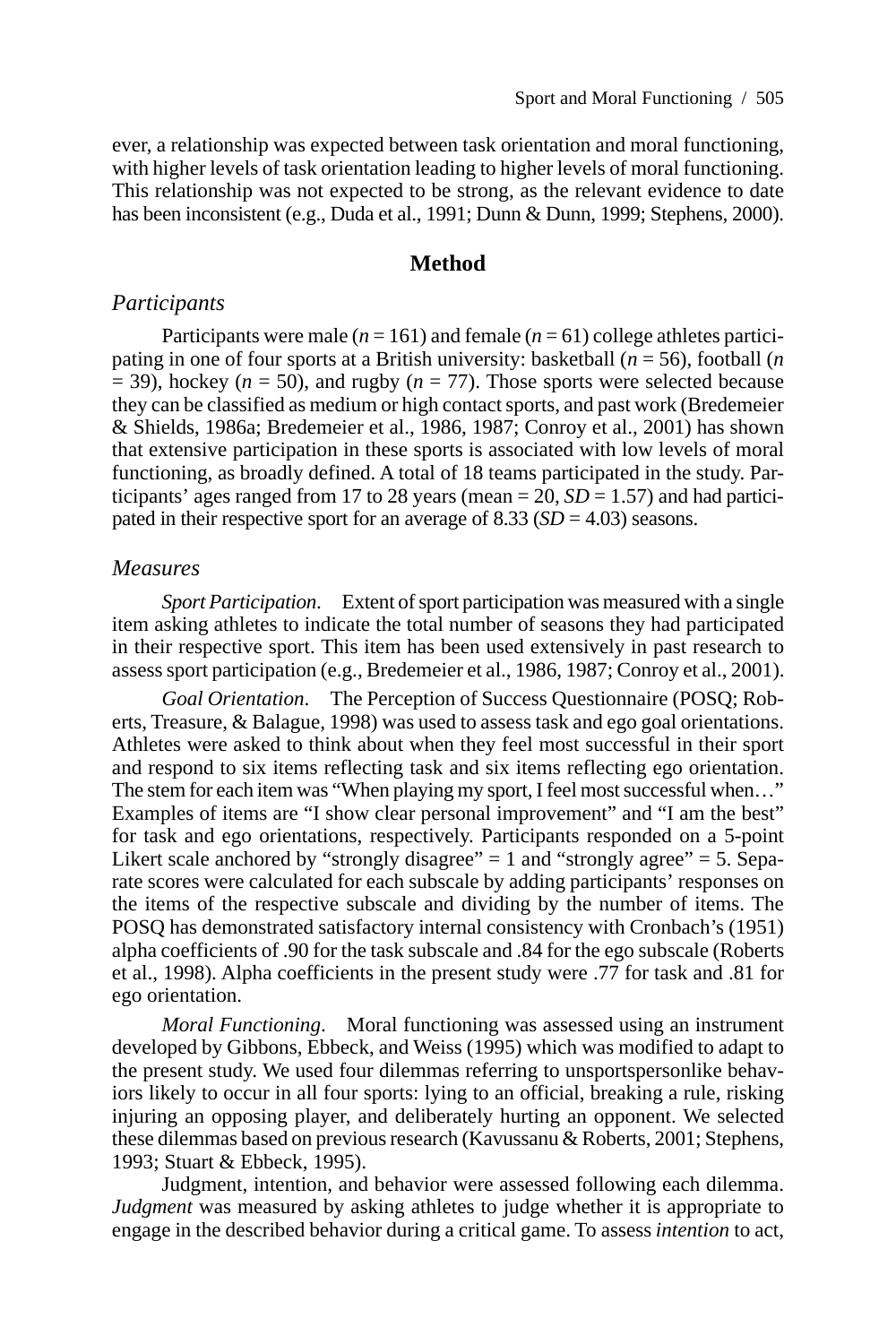athletes were asked to indicate whether they would engage in the described behaviors during a critical game. In both cases the responses ranged from "never"  $= 1$  to "always" = 5. Finally, *behavior* was measured by asking participants to indicate how often they had engaged in the described behaviors this season. Responses ranged from "never"  $= 1$  to "very often"  $= 5$ . Since this study measured reported rather than actual behavior, the term behavior refers to reported behavior. These questions have been used in past research (Kavussanu & Roberts, 2001) to assess indices of moral functioning.

*Social Desirability*. Given the nature of the questions asked, it was deemed important to include a social desirability scale. We used the short version of the Marlowe–Crowne social desirability scale (Crowne & Marlowe, 1960), which contains 10 statements describing socially desirable attributes (e.g., "I am always willing to admit when I make a mistake"). Participants indicated whether each statement was true or false for them personally, and received a score of 1 for each socially desirable response and a score of 0 for responses not considered socially desirable. The total score was determined by summing the numbers assigned to each statement. The KR-20 of the social desirability scale was .53.

#### *Procedure*

We contacted the coaches of all university teams of the four respective sports, informed them about the purpose of the study, and asked for permission to administer a questionnaire to their athletes. All 18 coaches who were contacted agreed to assist us in conducting the study. The first author then visited the teams and administered a multisection questionnaire to the athletes either at the beginning or at the end of a practice session. All athletes who were present at the time of data collection participated in the study. The questionnaire took approximately 10 to 15 minutes to complete. Normal informed consent procedures were followed. Athletes were encouraged to respond to the questions as honestly as possible; they were assured that their responses would be kept confidential and that they could withdraw from the study at any time.

#### **Results**

#### *Descriptive Statistics and Correlation Analysis*

Means and standard deviations for all variables are listed in Table 1. This table also includes correlations among sport participation, task orientation, ego orientation, and moral variables. Correlations remained largely unchanged when we controlled for social desirability, indicating that social desirability did not affect the relationships among the variables of interest.

#### *Structural Equation Modeling*

Structural equation modeling (SEM) was used to test the hypothesized model. When using SEM, a two-step approach is recommended (Anderson & Gerbing, 1988). The first step involves testing the measurement model, that is, the relationships of observed items to their posited underlying factors. If this is found to be adequate, one can proceed to the second step to examine the structural model, that is, the relationships among latent factors. Following this recommendation, we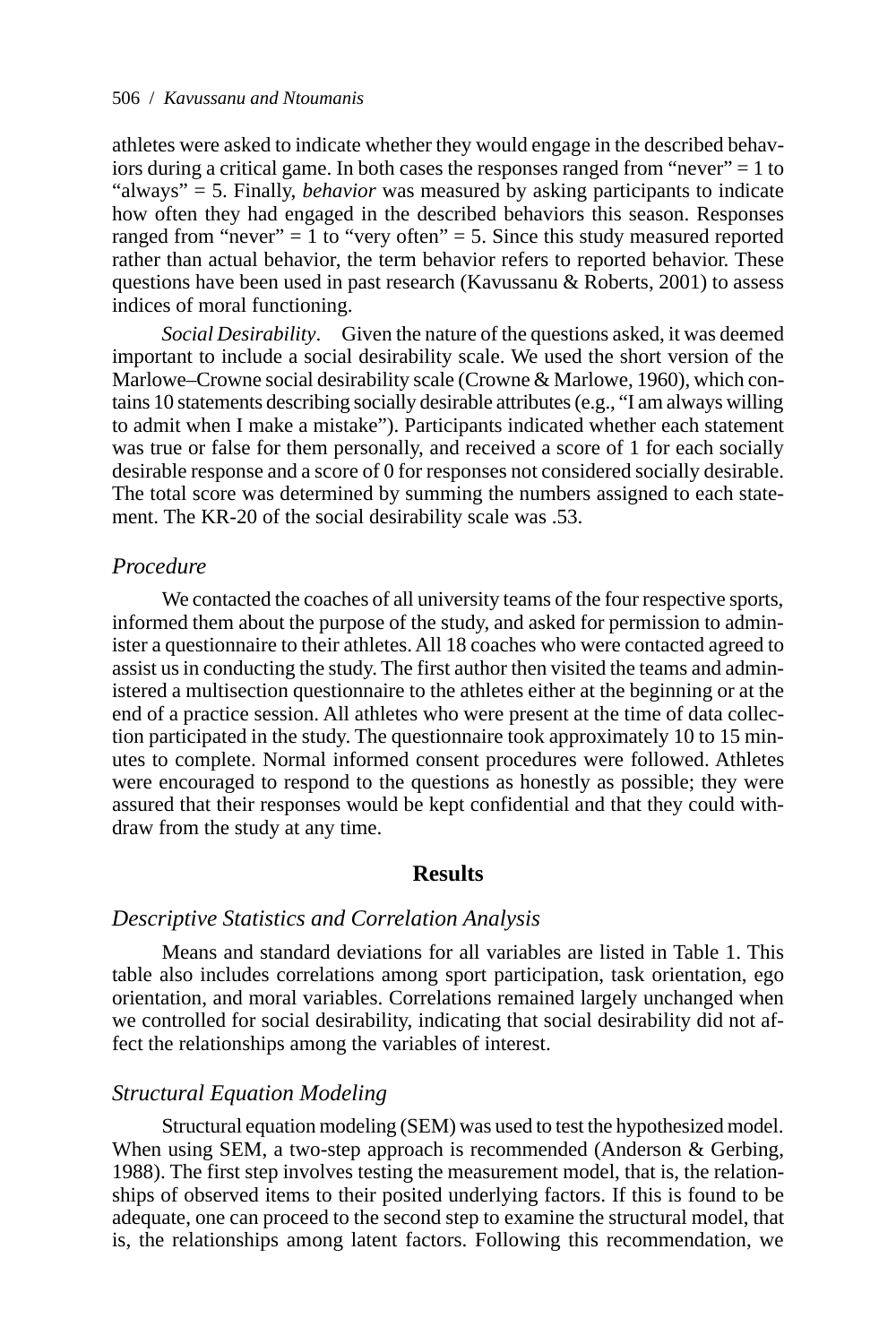|                         |      |           |           | Correlations |          |
|-------------------------|------|-----------|-----------|--------------|----------|
|                         |      |           | Sport     | Ego          | Task     |
| Variable                | M    | <b>SD</b> | particip. | orient.      | orient.  |
| Sport participation     | 8.33 | 4.05      |           |              |          |
| Ego orientation         | 3.91 | .69       | $.26**$   |              |          |
| Task orientation        | 4.44 | .46       | $-.08$    | $.15**$      |          |
| Judgment                |      |           |           |              |          |
| Lie to an official      | 2.89 | 1.27      | .09       | $.25**$      | $-.15*$  |
| Break a rule            | 2.93 | 1.01      | .13       | $.30**$      | $-.12$   |
| Risk injuring opponent  | 2.22 | 1.16      | $.17*$    | $.27**$      | $-.10$   |
| Delib. hurting opponent | 1.90 | 1.09      | $.16*$    | $.28**$      | $-.09$   |
| Intention               |      |           |           |              |          |
| Lie to an official      | 2.87 | 1.26      | $.15*$    | $.23**$      | $-.15*$  |
| Break a rule            | 3.05 | 1.06      | $.14*$    | $.34**$      | $-.08$   |
| Risk injuring opponent  | 2.01 | 1.07      | $.14*$    | $.21**$      | $-.10$   |
| Delib. hurting opponent | 1.97 | 1.10      | $.16*$    | $.27**$      | $-.07$   |
| <b>Behavior</b>         |      |           |           |              |          |
| Lie to an official      | 2.12 | 1.21      | $.18**$   | $.23**$      | $-.18**$ |
| Break a rule            | 2.62 | 1.13      | $.16*$    | $.29**$      | $-.19**$ |
| Risk injuring opponent  | 1.86 | 1.10      | $.17*$    | $.13**$      | $-.06$   |
| Delib. hurting opponent | 1.74 | 1.05      | $.16*$    | $.23**$      | $-.06$   |
| Social desirability     | 5.12 | 2.05      | $-.05$    | $-.23**$     | $-.02$   |

**Table 1 Means, Standard Deviations, and Correlations of All Variables**

*Note*: High scores on judgment, intention, and behavior denote low levels of moral functioning. Except for sport participation, all variables were measured on a 1–5 scale. Particip. = participation; Orient. = orientation; Delib. = deliberately. \**p* < .05; \*\**p* < .01

examined the factorial structure of POSQ and moral functioning and then tested the hypothesized structural model.

*Examining the Factorial Structure of POSQ*. Confirmatory factor analysis (CFA) was used to examine the factorial structure of POSQ. The following goodness-of-fit indices were used to evaluate the CFA solution:  $\chi^2$  statistic; Bentler-Bonett non-normed fit index (NNFI); comparative fit index (CFI); standardized root mean square residual (SRMR); and root mean square error of approximation (RMSEA) and its 90% confidence interval (CI). A good model fit, i.e., a good factor structure, is inferred when the NNFI and CFI values are close to .95, the SRMR is close to .08, the RMSEA is close to .06 (Hu & Bentler, 1999), and the lower bound of the 90% CI of the RMSEA includes the value of .05 (Browne & Cudeck, 1993).

The maximum likelihood estimation method provided by EQS 5.7 (Bentler, 1995) was used for the CFA. The hypothesized two-factor structure had a poor fit:  $\chi^2$  (54) = 157.03, *p* < .01, NNFI = .78, CFI = .83, SRMR = .11, RMSEA (90% CI)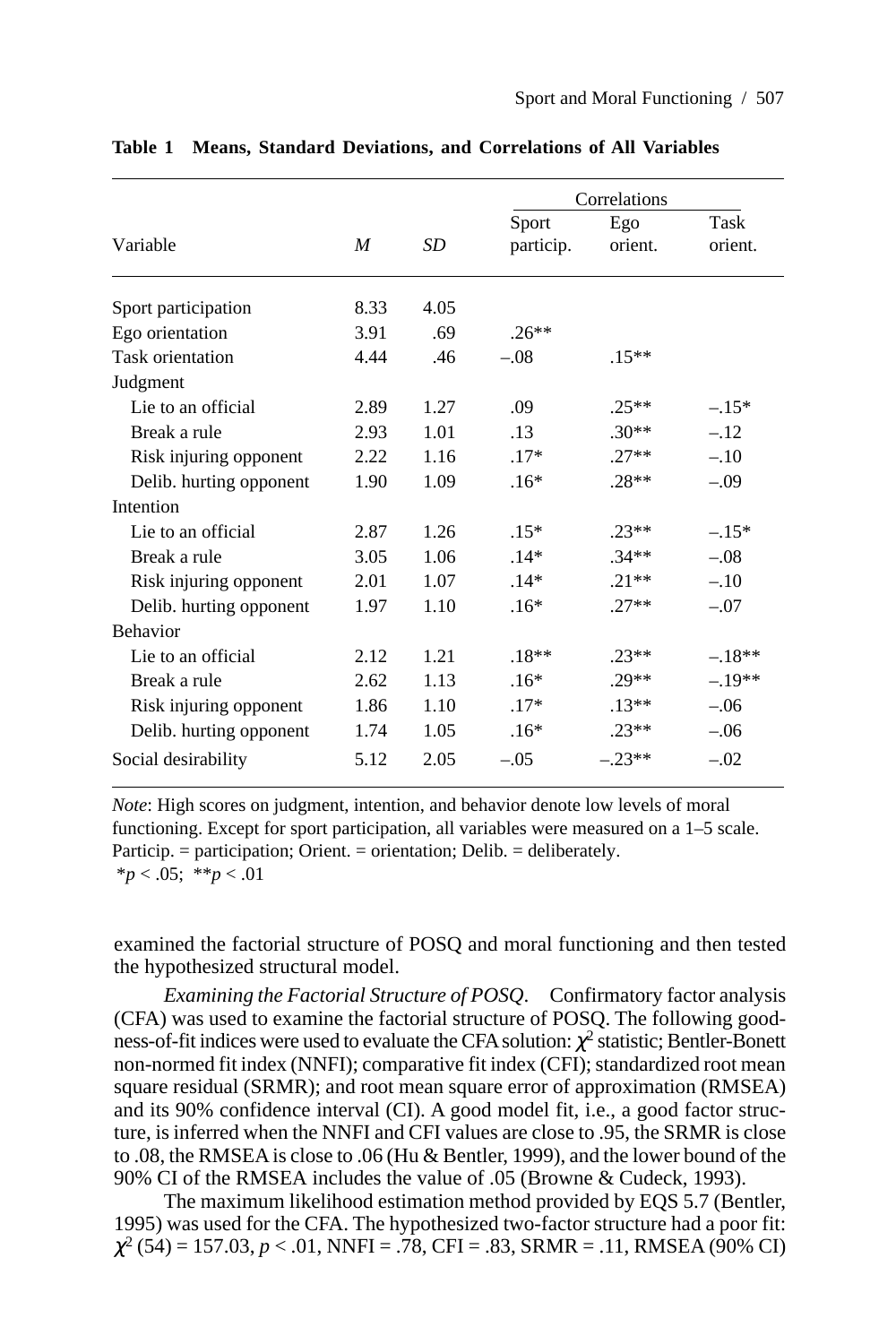= .11 (.10–.13). Inspection of the Lagrange modification indices and the standardized residual matrix suggested that two items from the task orientation subscale and one item from the ego orientation subscale had to be deleted to improve model fit. These items were: "I work hard," "I show clear personal improvement," and "I accomplish something others can't do." Deleting items to improve the factorial structure of an instrument is regarded as a legitimate process in measurement evaluation, as it retains the general structure of the originally hypothesized factor model but with only the best available indicators (Hofmann, 1995). The modified 9-item model had an excellent fit:  $\chi^2$  (27) = 35.06, *p* > .05, NNFI = .97, CFI = .98, SRMR  $= .08$ , RMSEA (90% CI)  $= .05$  (.01–.08). All factor loadings were significant at *p* < .01. Alpha coefficients were .73 and .82 for the revised task and ego orientation subscales, respectively.

*Examining the Factorial Structure of Moral Functioning*. Because the three indices of moral functioning (judgment, intention, and behavior) were measured across four dilemmas, the CFA approach to multitrait-multimethod (MTMM) analysis was considered the most suitable method for examining the factorial structure of moral functioning (see Marsh & Grayson, 1995). The three indices of moral functioning were regarded as traits, whereas the four dilemmas were considered as different methods employed to assess the different traits. In the CFA MTMM approach, different models that posit trait and method factors are defined, and the ability of these models to fit the data is tested. The purpose of this analysis is to ascertain the relationship among traits, when the effects of method variance and random error are present. The CFA MTMM analysis assesses convergent validity, discriminant validity, and method effects. Large loadings on trait factors provide support for convergent validity, which refers to the stability of traits across different methods (see Marsh & Grayson, 1995). Very large correlations among trait factors suggest lack of discriminant validity among traits. Finally, large loadings on method factors indicate method effects, that is, variation in the responses which is specific to each dilemma.

According to Marsh and Grayson (1995), four major MTMM models should be tested and compared. All models posit correlated trait factors; in this study three correlated trait factors were posited: judgment, intention, and behavior. However, the first model posits *only* trait factors (3CT in Table 2). If this model fits the data well, then method effects are negligible. The second and third models posit both trait and method factors. Four method (i.e., dilemmas) factors were postulated; however, in the second model the method factors were correlated whereas in the third model they were uncorrelated. Thus Model 2 postulated three correlated trait and four correlated method factors (3CT 4CM), whereas Model 3 postulated three correlated trait and four uncorrelated method factors (3CT 4UM). The second and third models are compared in order to assess the extent to which method factors are correlated (Marsh, 1989). The last model also posits trait factors, but method effects are inferred from correlated uniqueness terms among measured variables assessed by the same method (3CTCU). Method effects are inferred when the correlations among the uniqueness terms are moderate to large and when the model has a considerably better fit than the trait-only model (Marsh, 1989). In addition, the last model is compared to Models 2 and 3 in order to assess whether method effects are multidimensional or unidimensional, that is, whether effects associated with a particular method can be represented by a single latent method factor (Marsh & Grayson, 1995).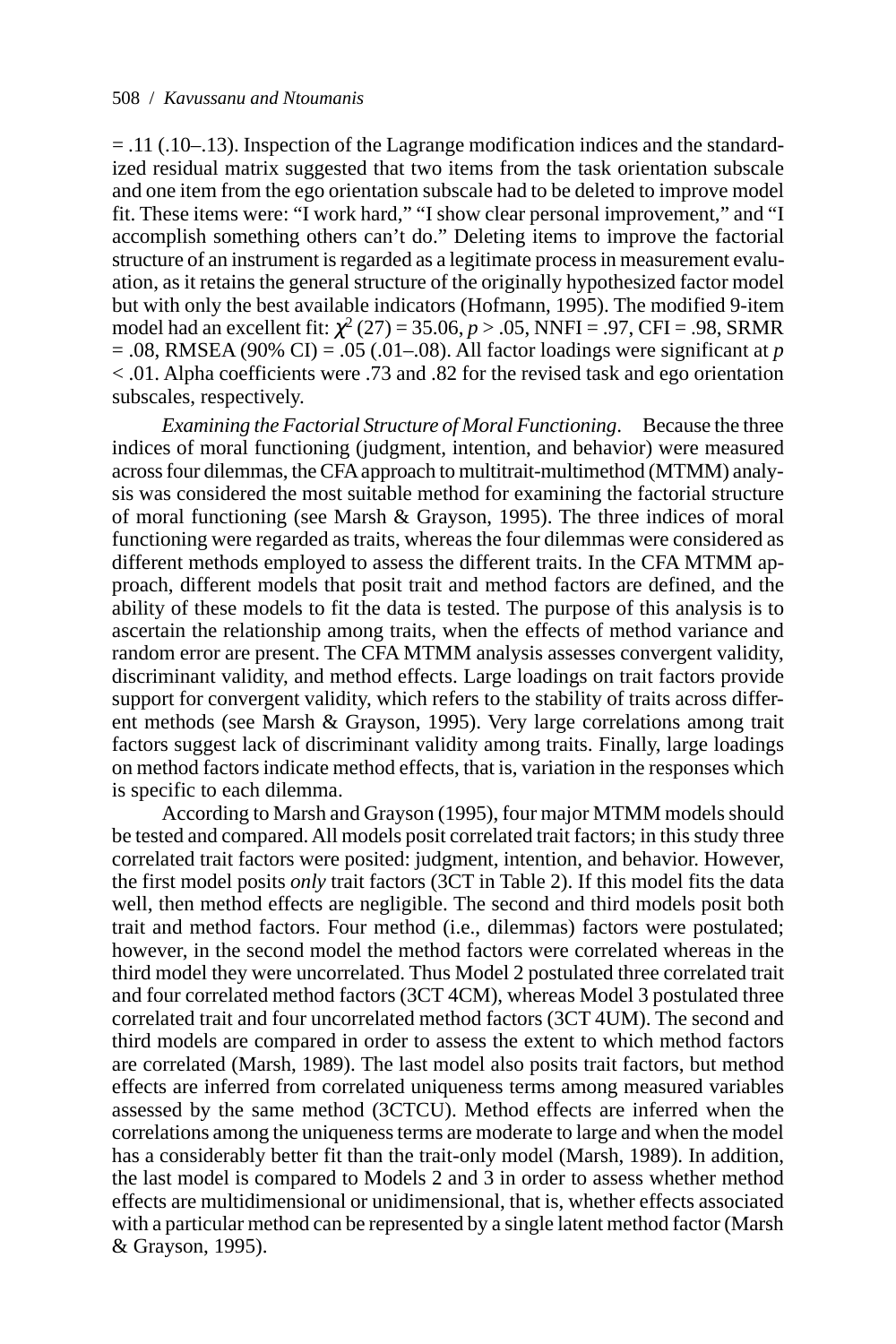| 51<br>Ą<br>1103.45**<br>Ł<br>Improper<br>Solution<br>Moral Functioning: 4 methods<br>3CT<br>Model |    |                 |                |                |                             |
|---------------------------------------------------------------------------------------------------|----|-----------------|----------------|----------------|-----------------------------|
|                                                                                                   |    | <b>NNFI</b>     | E              | <b>SRMR</b>    | RMSEA (90% CI)              |
|                                                                                                   |    |                 |                |                |                             |
|                                                                                                   |    | 38              | 52             | $\overline{c}$ | $.32(.30-.33)$              |
| 60.13**<br>Improper<br>3CT 4CM                                                                    | 33 | 98              | $\overline{6}$ | $\overline{0}$ | $(60 - 70)$ 90              |
| 39<br>136.34**<br>Proper<br>3CT 4UM                                                               |    | 93              | 96             | Ξ              | $\frac{11}{100}$ (.09 – 13) |
| 39<br>136.34**<br>Proper<br>3CTCU                                                                 |    | 93              | $\overline{6}$ | $\Xi$          | $(0.11 \cdot 0.09 - 13)$    |
| Moral Functioning: 3 methods                                                                      |    |                 |                |                |                             |
| 24<br>570.11**<br>Improper<br>3CT                                                                 |    | $\overline{49}$ | 99.            | $\frac{6}{1}$  | $.33( .31 - .35)$           |
| $\overline{c}$<br>14.43<br>Improper<br><b>SCT 3CM</b>                                             |    | $\overline{00}$ | $\overline{0}$ | $\mathcal{S}$  | $.03$ $(.00 - .08)$         |
| 15<br>16.92<br>Proper<br><b>SCT 3UM</b>                                                           |    | 00.1            | 00.1           | $\mathcal{S}$  | $(0.00 - 0.07)$             |
| $\overline{15}$<br>16.92<br>Proper<br>3CTCU                                                       |    | 00.1            | 00.1           | $\mathcal{S}$  | $(0.0 - 0.0)$ 80.           |
| 15<br>16.92<br>Proper<br>Hierarchical 3CTCL                                                       |    | $\overline{5}$  | 00.1           | $\mathcal{S}$  | $(0.0 - 0.0)$ 80.           |
| 139<br>$192.37***$<br>Proper<br>Hypothesized path model                                           |    | 97              | 98             | 80             | $(00 - 50)$ HO.             |

residual; RMSEA = Root mean square error of approximation;  $90\%$  CI =  $90\%$  confidence interval of RMSEA. residual; RMSEA = Root mean square error of approximation; 90% CI = 90% confidence interval of RMSEA.  $*^*p<.01$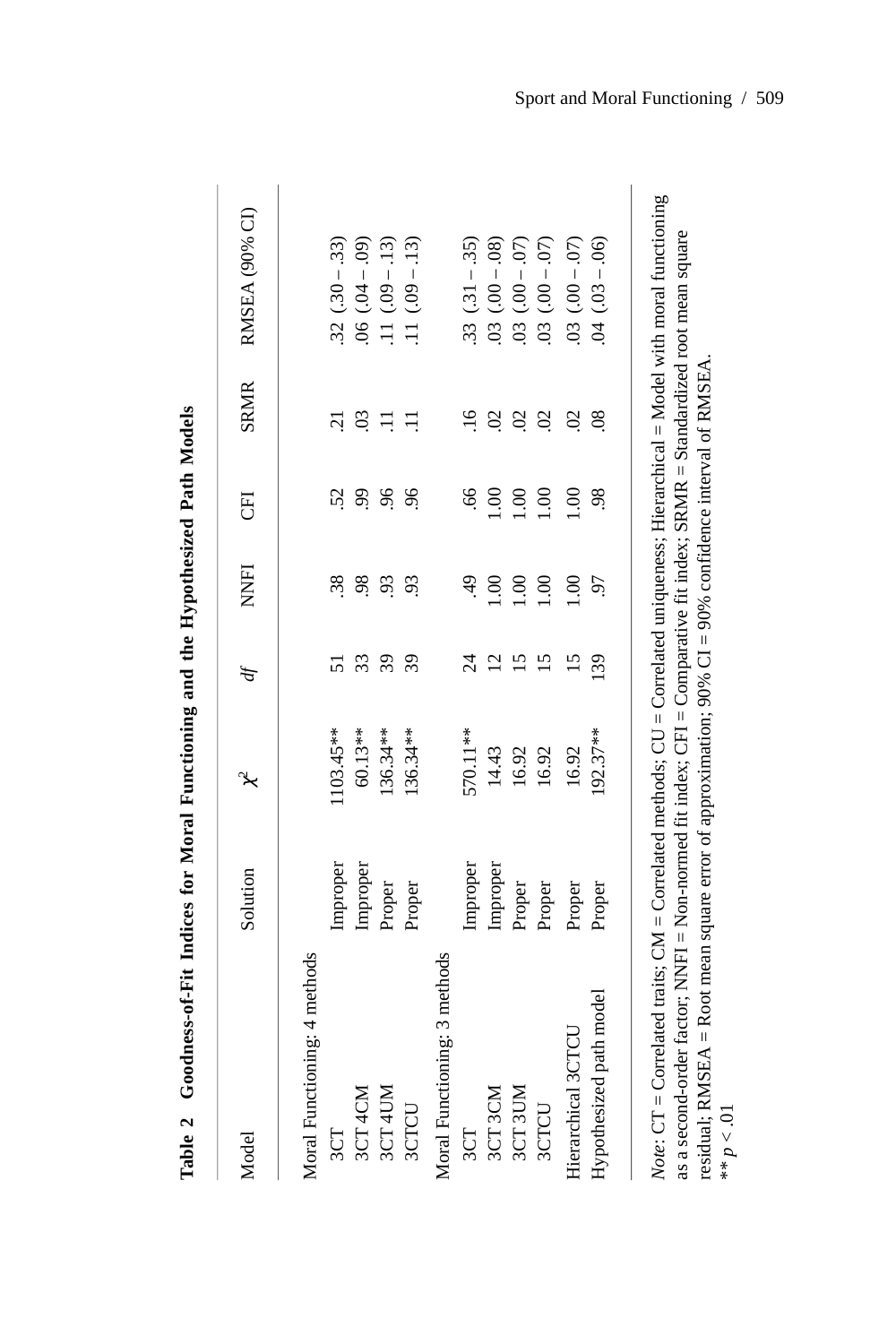#### 510 / *Kavussanu and Ntoumanis*

The most appropriate model is selected based on (a) an evaluation of the fit indices, and (b) whether the model has converged to a proper solution, that is, whether parameter estimates are within the range of permissible values (Marsh  $\&$ Grayson, 1995). If a model fails to converge, or if it converges to an improper solution, then it is not deemed credible. The CT  $\times$  CM and CT  $\times$  UM models are often likely to result in improper solutions (Marsh & Bailey, 1991).

Table 2 shows the fit indices of the competing MTMM models which represent, in different ways, the factorial structure of the three moral variables measured across the four dilemmas. It is worth noting that when there are three traits in CFA MTMM analysis, the CT  $\times$  UM and CT  $\times$  CU models are statistically equivalent (Marsh & Grayson, 1995), which explains the identical fit of the last two models. Based on the two criteria outlined above, none of these models were considered acceptable (see Table 2). Inspection of the standardized residual matrix and the modification indices suggested that one method factor be deleted, specifically, the lying-to-an-official dilemma. Because some of the problems encountered in the solutions of MTMM models can be solved by deleting one method factor (Eid, 2000), the suggested modification was accepted and the four competing models were reanalyzed postulating three method factors.

Results of this analysis are also presented in Table 2. The 3CT 3UM and the 3CTCU were the only models that had an excellent fit and also resulted in proper solutions. The 3CTCU model was selected for the subsequent SEM, because CT  $\times$ CU models are considered the most rigorous of the MTMM models (Marsh & Grayson, 1995). However, in practical terms both models in this study would have produced identical results.

The trait factor loadings and the uniqueness variances of the 3CTCU model were almost identical to those in Figure 1. The trait factor loadings associated with the first dilemma were moderate whereas the loadings associated with the other two dilemmas were large (median of trait factor loadings = .76). The overall pattern of trait factor loadings indicated a moderate degree of convergent validity. Almost all correlations between the uniqueness terms of observed variables assessed by the same method were above .50 (median  $r = .66$ ), indicating the presence of relatively large method effects. The correlations among the trait factors were .93 between judgment and intention, .83 between judgment and behavior, and .89 between intention and behavior, indicating low discriminant validity. However, one should note that factor correlations are higher than Pearson's correlations because they do not contain measurement error. Furthermore, the  $CT \times CU$  model tends to be a conservative test of discriminant validity (Marsh & Bailey, 1991).

*Testing the Hierarchical Model of Moral Functioning*. In this study we examined judgment, intention, and behavior as indices of moral functioning. This hypothesis implies a hierarchical model with moral functioning being a secondorder factor defined by the first-order factors of judgment, intention, and behavior. Thus it was important to examine the model fit of the proposed hierarchical structure. The results showed that the first-order 3CTCU and the hierarchical 3CTCU models had identical fit (see Table 2). This is generally the case when there are three first-order factors, because the degrees of freedom needed to explain the relations among the first-order factors, i.e., three first-order factor correlations, are the same as the degrees of freedom needed to explain the relations among the firstand higher-order factors (i.e., three higher-order factor loadings).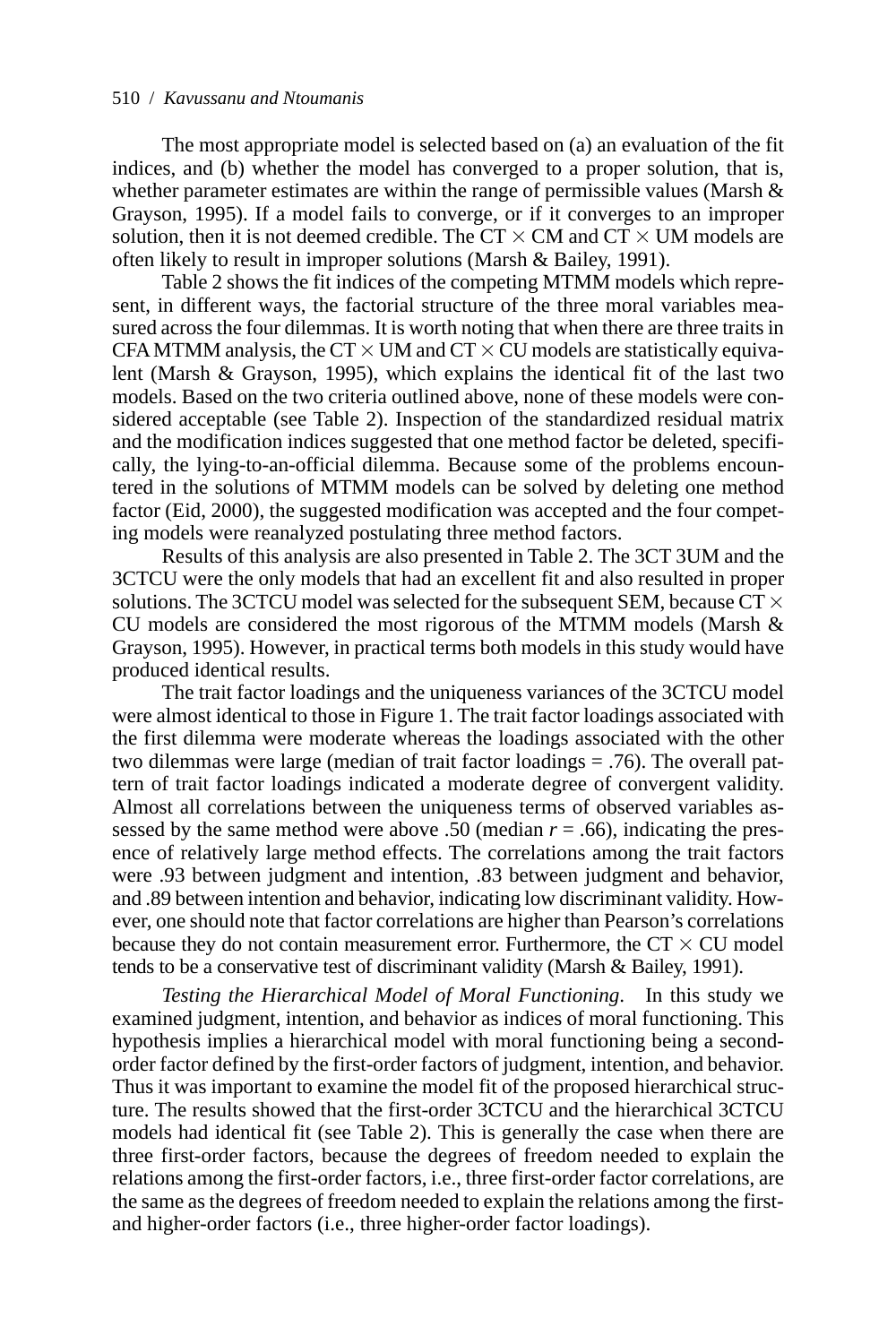

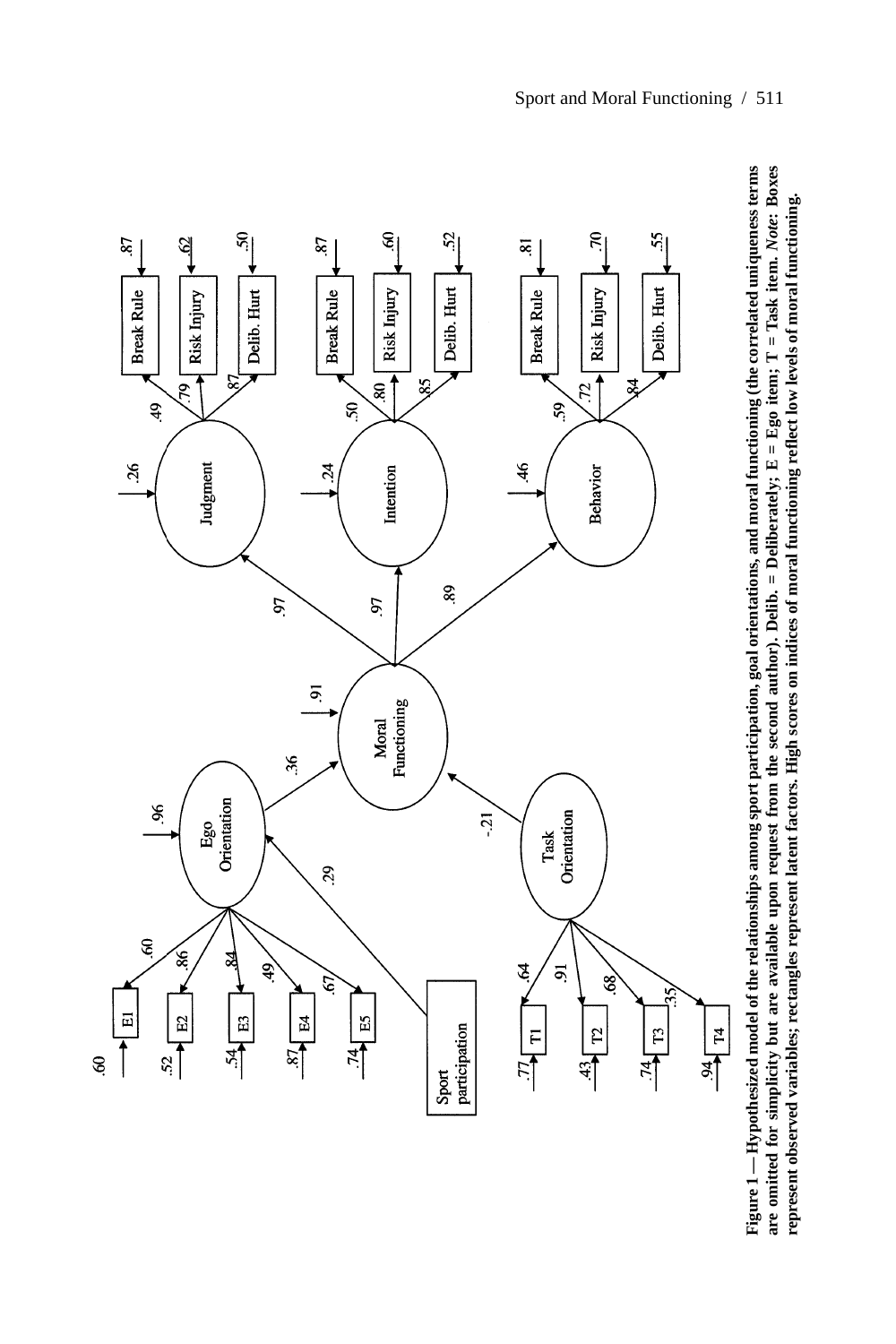#### 512 / *Kavussanu and Ntoumanis*

The first- and second-order trait loadings were almost identical to those presented in Figure 1. The second-order loadings were substantially high (median  $=$ .96) and accounted for a large percentage of the variance of the first-order factors (median percentage of explained variance = 93%). The hierarchical model, rather than the first-factor model, was used in subsequent SEM analysis, because a higher order moral functioning model requires the testing of fewer paths and thus results in a more parsimonious path model.

*Testing the Hypothesized Path Model*. In this study we proposed that extent of sport participation would influence moral functioning through ego orientation. Therefore sport participation was hypothesized to positively predict ego orientation, which in turn was hypothesized to correspond to low levels of moral functioning. High levels of task orientation were expected to correspond to high levels of moral functioning. First the hypothesized model including all variables was tested. Then the mediating role of ego orientation in the relationship between sport participation and moral functioning was examined.

The same fit indices described earlier were used here to examine model fit. The indices showed a very good fit of the model to the data (see Table 2). All parameter estimates were significant and are shown in Figure 1. Sport participation positively predicted ego orientation ( $\beta$  = .29), which in turn positively predicted moral functioning ( $\beta$  = .36). As hypothesized, task orientation was a negative predictor of moral functioning ( $\beta = -.21$ ). Due to the way moral functioning was measured—high scores denoting low levels of moral functioning—a positive relationship between ego orientation and moral functioning implies that high ego orientation corresponds to low levels of moral functioning. Similarly, a negative relationship between task orientation and moral functioning implies that high task orientation corresponds to high levels of moral functioning.

To examine whether ego orientation mediates the influence of sport participation on moral functioning, we followed the four steps proposed by Baron and Kenny (1986). The first step establishes whether the initial variable predicts the mediator. As Figure 1 shows, sport participation significantly predicted ego orientation. The second step establishes whether the initial variable predicts the outcome variable. To examine this, we tested a model in which sport participation had a direct path leading to moral functioning. The paths from sport participation to ego orientation and from ego orientation to moral functioning were constrained to zero. The direct path was  $\beta$  = .21 and significant. The third step tests whether the mediator predicts the outcome variable after controlling for the initial variable. As Figure 1 shows, ego orientation was a significant predictor of moral functioning after controlling for sport participation.

The last step, performed in the same model as Step 3, examines whether in the presence of the mediator the direct path from the initial variable to the outcome variable is reduced to zero (i.e., complete mediation), or whether it is reduced in absolute size but is still different from zero (i.e., partial mediation). In Figure 1 a direct path was added from sport participation to moral functioning; this path was  $\beta$  = .11, nonsignificant, and smaller than the original path of  $\beta$  = .21. The Wald modification index suggested that the removal of this path would not significantly deteriorate the fit of the model. Thus it was concluded that ego orientation partially mediates the effect of sport participation on moral functioning.

*Gender and Type of Sport*. In this study we used male and female athletes participating in four sports. Gender mean differences emerged (Pillai's criterion =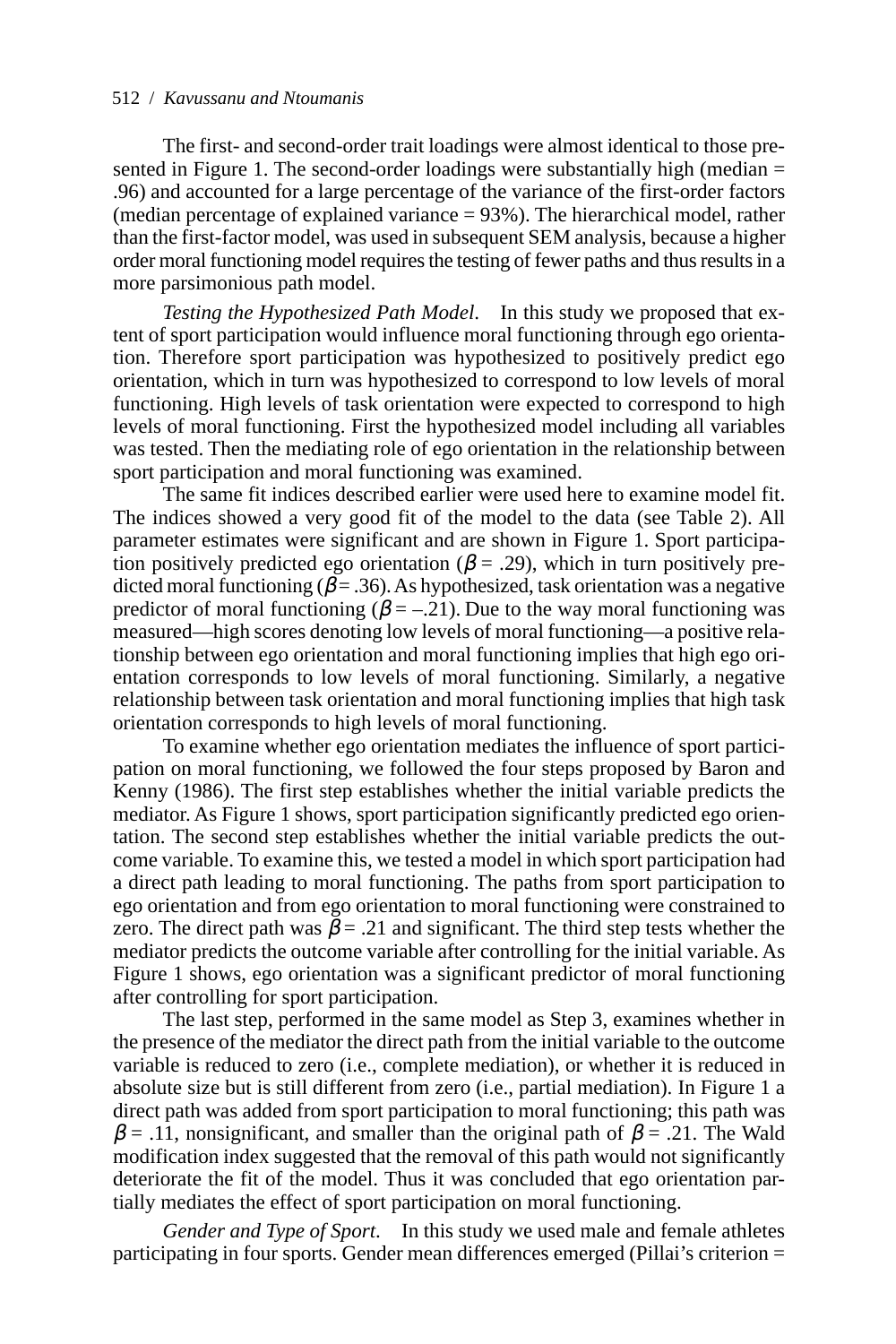.94),  $F(5, 213) = 4.44$ ;  $p = .001$ , indicating that men, compared to women, had higher scores on judgment (*M* = 2.58 vs. 2.18), intention (*M* = 2.59 vs. 2.12), and behavior ( $M = 2.26$  vs. 1.82), indicating lower levels of moral functioning. Men also had higher ego orientation (*M* = 3.98 vs. 3.73) and lower task orientation (*M*  $= 4.40$  vs. 4.55) than women. Significant sport type mean differences in moral functioning were also identified (Pillai's criterion = .22),  $F(15, 639) = 3.33$ ;  $p <$ .001. Specifically, basketball players had lower judgment scores than rugby and hockey players ( $M = 2.19$  vs. 2.62 vs. 2.69), and lower intention ( $M = 2.15$  vs. 2.84) and behavior scores ( $M = 1.82$  vs. 2.39) than hockey players. No other significant differences were found.

Ideally, we would have liked to conduct multisample analyses to determine whether the hypothesized model is invariant across gender and sport type. Unfortunately we were unable to do so due to the small and unbalanced sample size between genders and across different types of sport. However, to obtain preliminary evidence regarding the relationships among the variables of interest, an examination of the correlation matrix within each gender and sport type group seemed warranted. Small differences in the size of correlations across groups would provide relatively good evidence for the invariance of the model. With respect to gender, the differences in the size of correlations were very small. More than 90% of the differences in correlation sizes were  $\leq$  16. The median of differences in correlations was .09. Regarding sport type, the differences in correlations among all possible pairs of sports were also small, with median differences ranging from .08 to .10. Thus we were reasonably confident that the model would be relatively invariant across gender and type of sport. However, a stringent test of this assumption requires multisample testing with a much larger sample size.

#### **Discussion**

The present study attempted to shed light on the processes that operate in the context of medium and high contact sports, by examining whether ego orientation mediates the relationship between participation in these sports and moral functioning in the sport context. Task orientation was also examined, as some work (Duda et al., 1991; Dunn & Dunn, 1999) has demonstrated a positive relationship between task orientation and some aspects of morality. Based on Rest's model (1984), moral judgment, intention, and behavior were examined as indices of moral functioning.

An important difference between the present study and other work using Rest's model in sport (e.g., Kavussanu & Roberts, 2001; Stuart & Ebbeck, 1995) is the use of the MTMM approach to simultaneously examine the extent to which the three indices of moral functioning would vary across a number of moral dilemmas. Previous research has averaged judgment, intention, and behavior across different dilemmas to derive composite scores (e.g., Kavussanu & Roberts, 2001; Stuart & Ebbeck, 1995). However, this approach masks differences in judgment, intention, and behavior across different dilemmas. In contrast, the MTMM analysis assesses the stability of the moral functioning indices across dilemmas. This analysis revealed that athletes' responses to the moral dilemmas were relatively variable. This finding makes sense, if we consider that the moral dilemmas referred to different behaviors. For example, it is reasonable to expect that an athlete may be more inclined to break the rules in order to win a critical game, but less inclined to intentionally injure an opposing player.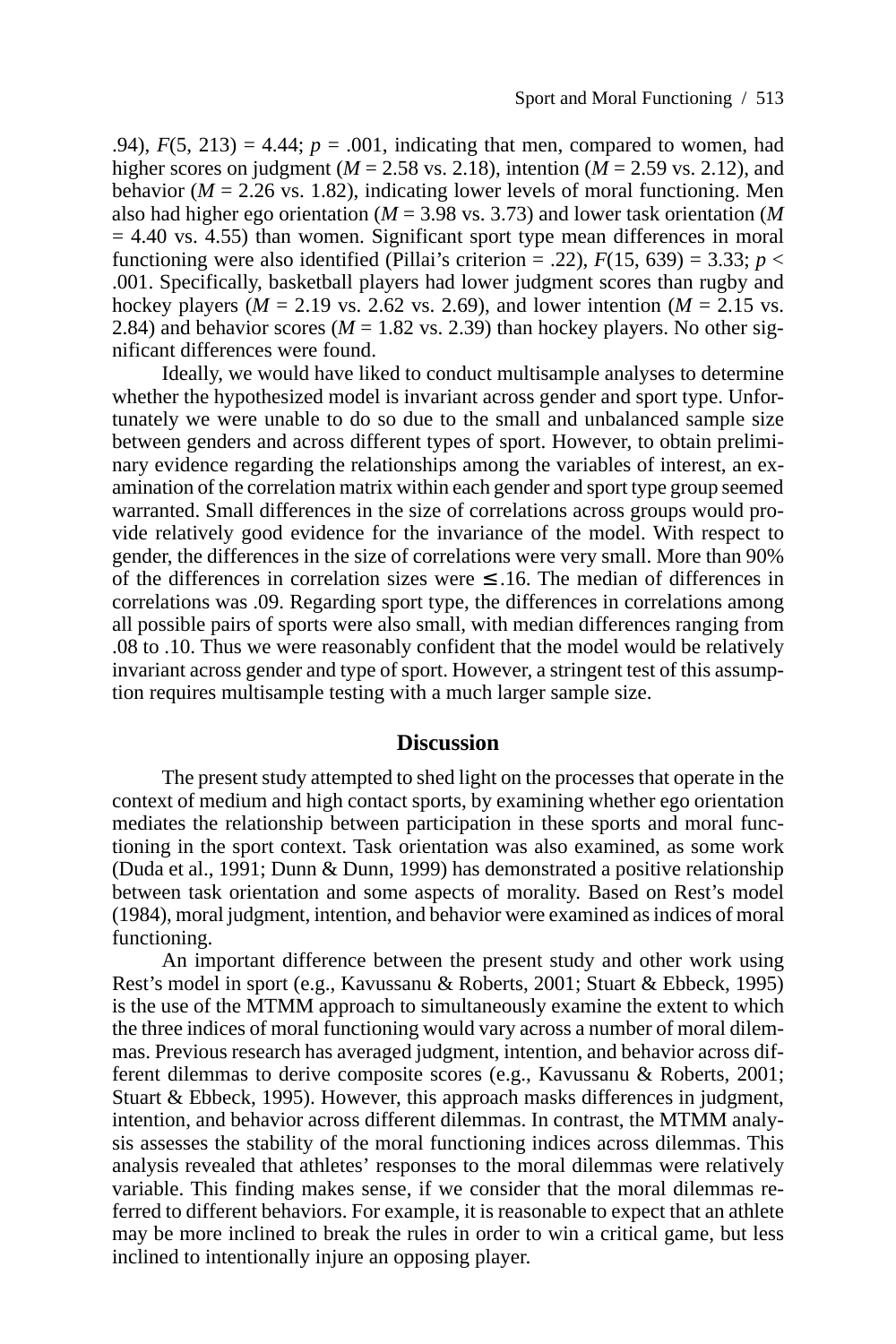#### 514 / *Kavussanu and Ntoumanis*

As hypothesized, extent of participation in medium and high contact sports had a negative effect on athletes' moral functioning, and this effect was mediated by ego orientation*.* Indeed, the significant direct effect of sport involvement on moral functioning was reduced substantially when ego orientation was introduced in the model, confirming the mediating role of the latter construct in the relationship between the first two variables. Thus, athletes with a long history of involvement in their respective sport were more likely to report high ego orientation, which in turn influenced their levels of moral functioning. This finding is important because it points to factors that are key to the relationship between sport participation and morality. Moreover, this finding suggests that it is not sport per se but the adopted goal perspective that at least partly explains the negative effects of extensive involvement in certain sports on athletes' moral functioning (Duda et al., 1991; Kavussanu & Roberts, 2001).

A number of studies (Bredemeier & Shields, 1986a; Bredemeier et al., 1986, 1987; Conroy et al., 2001; Silva, 1983) have revealed that athletes who have participated extensively in medium or high contact sports display aggressive tendencies, judgments that injurious acts are legitimate, or low levels of moral reasoning. Such relationships, however, have not been identified in athletes of noncontact sports such as swimming, gymnastics, or golf (Bredemeier & Shields, 1986b; Bredemeier et al., 1986; Conroy et al., 2001). In interpreting these findings, Bredemeier et al. (1987) reasoned that high contact sports promote moral transgression because they are accompanied by a combat mentality that encourages a negative view of others and discourages altruistic interaction. Bredemeier et al. also posited that the highly regulated structure of sport plays a key role in legitimating aggressive game tactics, as participants often transfer moral responsibility to the coaches and officials. Although these are viable explanations, it is likely that there are also other processes that could further explain the debilitating effects on moral functioning of medium and high contact sports.

As the findings of the present study suggest, these sports have the potential to enhance participants' ego orientation, which seems to partly account for the low levels of moral functioning evident in some athletes. Although all types of sports might have this potential to a certain degree, as objective success in sport is measured using other-referenced criteria, contact sports contain additional elements that may augment this effect. In these sports, athletes unavoidably interact with the opponent; this interaction is the vehicle through which they attempt to establish superiority. Success is dependent on dominating one's competitor; establishing and maintaining superiority over the opponent is essential. More important, this endeavor for domination is continuous throughout participation, and athletes are constantly aware of how they fare compared to others. This awareness is further augmented by the reactions of the coach and fans which underscore the significance of normative success. These facets of medium and high contact sports create conditions that compel the athlete to compare his or her ability level to that of the opponent throughout participation. Thus, in the context of these sports, athletes may be more likely to develop the tendency to use other-referenced criteria to evaluate their competence, thereby strengthening ego orientation over time. This is not the case in noncontact sports, where participants do not come in direct contact with the opponent but instead must focus on performing the task at hand in order to succeed. Extensive participation in these sports may actually promote task orientation. This hypothesis awaits further research.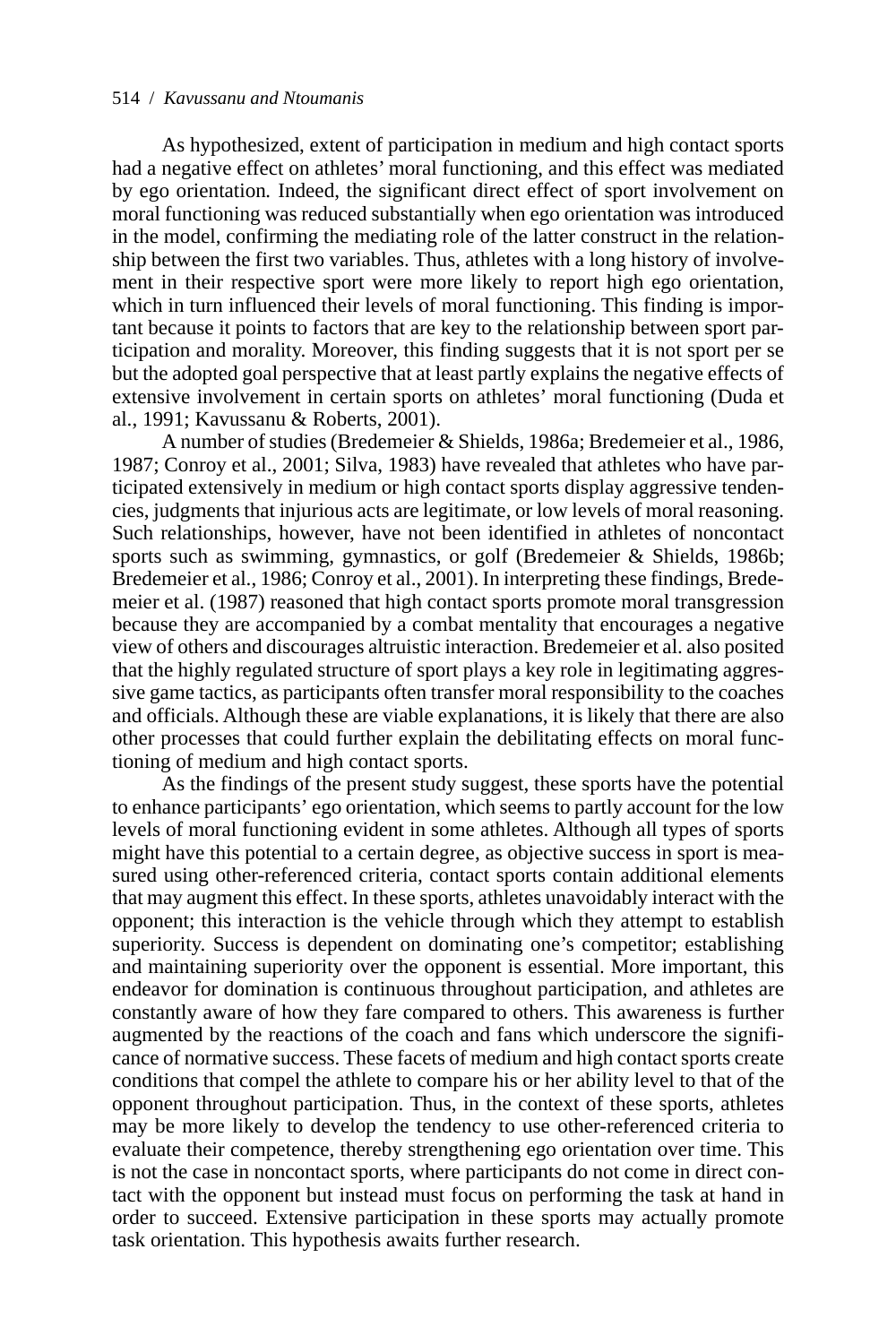Goal orientations had the anticipated effects on moral functioning. Consistent with past research (Kavussanu & Roberts, 2001), the higher the athletes' ego orientation, the more likely they were to report low levels of moral functioning. Task orientation had the opposite effect, with high levels of task orientation corresponding to high levels of moral functioning. This finding is in accord with some research examining similar issues in sport (e.g., Duda et al., 1991; Dunn & Dunn, 1999). Other studies, however, have not identified a link between task orientation and various aspects of morality (e.g., Kavussanu & Roberts, 2001; Stephens, 2000; Stephens & Bredemeier, 1996). Since the relevant evidence to date has been inconsistent, further research is needed to clarify the role of task orientation on moral functioning in sport. Overall, however, it appears that the effect of task orientation on moral functioning, albeit positive, is not particularly strong.

Consistent with contentions of moral development theorists (e.g., Blasi, 1980; Rest, 1984; Shields & Bredemeier, 1995) that motivation is a significant determinant of moral action, our findings demonstrate that the athletes' motives, as reflected in their goal orientation, have important implications for their moral functioning in the sport context. Being primarily motivated to outperform others and demonstrate competence in the normative sense contributes to ignoring written and unwritten rules to achieve victory. In contrast, the motivation to exert maximum effort and perform at one's best is conducive to moral functioning in sport. Thus motivation is clearly important for one's moral judgments, intentions, and behaviors in the context of sport. As Vallerand and Losier (1994) have put it, the reasons athletes play the game (the motivational component) influence how they behave in it (the moral component).

Overall, this study demonstrated that extensive involvement in medium and high contact sports influences moral functioning in the sport context through its effects on ego orientation. These findings beg the question: Is the nature of these sports such that moral transgression is unavoidable? We would like to take an optimistic stance on this issue. Although these sports may have a stronger potential to enhance ego orientation due to their interactive nature, how we go about structuring the social context of sport is of primary importance to how the athlete plays the game. Sport is an achievement context, and as such it elicits feelings of success and failure. How athletes are socialized to interpret success and failure is crucial. Encouraging athletes to use self- rather than other-referenced criteria to judge their level of competence, and emphasizing the importance of doing one's best, could alleviate the potentially negative effects on moral functioning of extensive involvement in certain sports.

We need to teach athletes to focus on the process rather than the product. More important, we need to divert attention from the excessive focus on winning and deter athletes from using any and all means to establish superiority over others. Yet it should be recognized that this is not an easy task, especially in light of the incentives (tangible rewards, reinforcement by fans) offered to athletes to seek their own gain or the gain of the team, neglecting the needs of their opponents.

This study attempted to look into some of the processes that operate in the context of certain sports; however, there are some limitations and our findings need to be interpreted in light of these. The first limitation concerns the small sample size that precluded us from testing the model invariance across gender and sport type. Although inspection of the correlation matrix within genders and different sports revealed that the relationships among the variables did not differ sub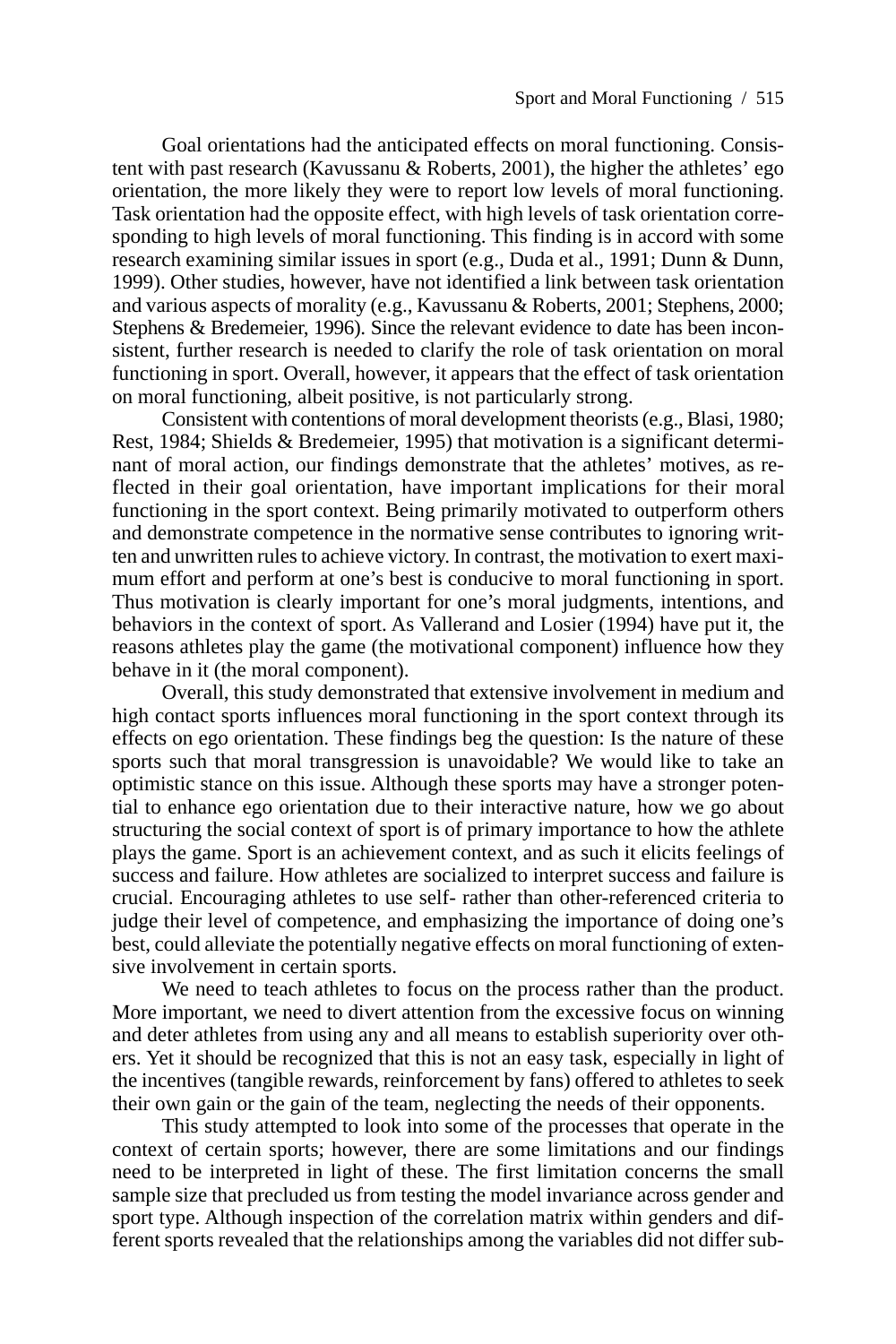stantially, future research using a larger sample size is needed to test whether the present relationships hold across gender and type of sport.

A second limitation involves the cross-sectional nature of the study, which renders assertions regarding the direction of causality tentative. For example, we do not know whether sport participation enhanced athletes' ego orientation, or whether highly ego oriented individuals were attracted to medium and high contact sports. Longitudinal research could provide strong evidence for the direction of causality and investigate whether sport participation affects moral functioning through ego orientation over the long run. Finally, our findings are limited to university athletes who participate in medium and high contact sports. We do not know whether the same processes hold for athletes participating in different types of sports and at different competitive levels. Further research is needed to examine the generalizability of the present findings to other athletic populations.

In conclusion, the present study extends previous work that has identified relationships between sport involvement and various aspects of morality, and further underscores the role of motivation on moral functioning revealed in past research. However, as with all aspects of human interaction, moral functioning in sport is a complex phenomenon influenced by multiple variables. Motivational orientations constitute only one such influence, and ego orientation may be only one of a range of variables that mediate the relationship between participation in some sports and moral functioning. Other potential mediators include moral reasoning and one's aggressive tendencies, and more research is needed to examine these variables. In addition, future research might examine the role of social goals on athletes' moral functioning. It has been argued (Urdan & Maehr, 1995) that a consideration of social goals will enhance our understanding of behavior in achievement contexts.

Finally, while achievement motivation has been shown to carry moral implications, moral motivation is its own area of study, and future work could address the relationship between achievement and moral motivation. In short, more research is needed to examine other variables and unravel the processes through which they influence moral functioning in sport. If our aim is to eliminate unsportspersonlike conduct from the athletic context, the first step involves understanding the processes that operate in this context. This knowledge will enable us to develop interventions that will optimize athletes' moral functioning.

#### **References**

- Ames, C. (1992). Achievement goals, motivational climate, and motivational processes. In G.C. Roberts (Ed.), *Motivation in sport and exercise* (pp. 161-176). Champaign, IL: Human Kinetics.
- Anderson, J.C., & Gerbing, D.W. (1988). Structural equation modelling in practice: A review and recommended two-step approach. *Psychological Bulletin*, **103**, 411-423.
- Baron, R.M., & Kenny, D.A. (1986). The moderator-mediator variable distinction in social psychological research: Conceptual, strategic, and statistical considerations. *Journal of Personality and Social Psychology*, **51**, 1173-1182.
- Bentler, P.M. (1995). *EQS: Structural equations program manual*. Encino, CA: Multivariate Software, Inc.
- Blasi, A. (1980). Bridging moral cognition and moral action: A critical review of the literature. *Psychological Bulletin*, **88**, 1-45.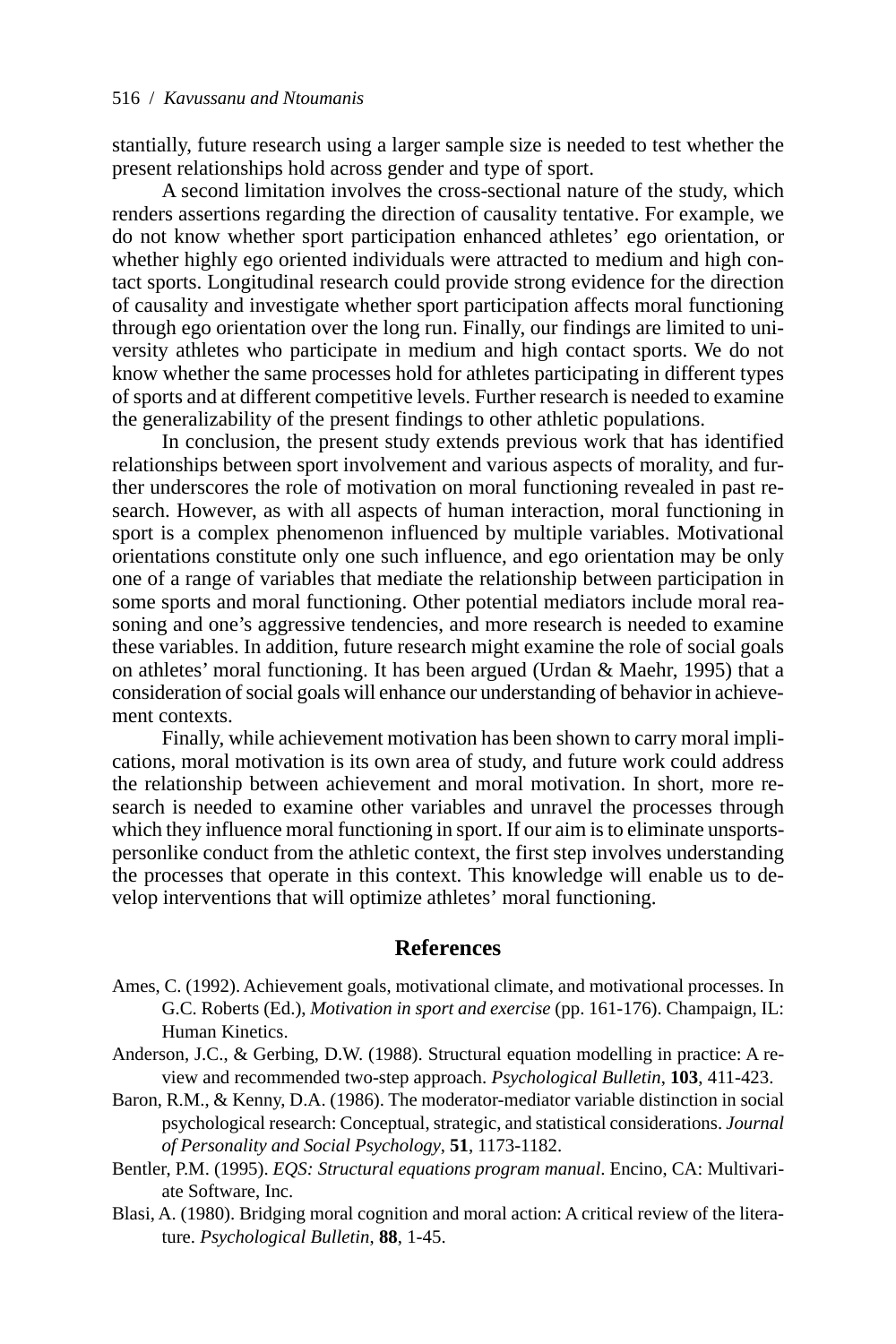- Bredemeier, B.J., & Shields, D.L. (1984). The utility of moral stage analysis in the investigation of athletic aggression. *Sociology of Sport Journal*, **1**, 138-149.
- Bredemeier, B.J., & Shields, D.L. (1986a). Moral growth among athletes and nonathletes: A comparative analysis. *Journal of Genetic Psychology*, **147**, 7-18.
- Bredemeier, B.J., & Shields, D.L. (1986b). Game reasoning and interactional morality. *Journal of Genetic Psychology*, **147**, 257-275.
- Bredemeier, B.J., Weiss, M.R., Shields, D.L., & Cooper, B.A.B. (1986). The relationship of sport involvement with children's moral reasoning and aggression tendencies. *Journal of Sport Psychology*, **8**, 304-318.
- Bredemeier, B.J., Weiss, M.R., Shields, D.L., & Cooper, B.A.B. (1987). The relationship between children's legitimacy judgments and their moral reasoning, aggression tendencies and sport involvement. *Sociology of Sport Journal*, **4**, 48-60.
- Browne, M.W., & Cudeck, R. (1993). Alternative ways of assessing model fit. In K.A. Bollen & S.J. Long (Eds.), *Testing structural equation models* (pp. 136-162). Newbury Park: CA: Sage.
- Chaumeton, N., & Duda, J.L. (1988). Is it how you play the game or whether you win or lose? The effect of competitive level and situation on coaching behaviors. *Journal of Sport Behavior*, **11**, 157-174.
- Conroy, D.E., Silva, J.M., Newcomer, R.R., Walker, B.W., & Johnson, M.S. (2001). Personal and participatory socializers of the perceived legitimacy of aggressive behavior in sport. *Aggressive Behavior*, **27**, 405-418.
- Cronbach, L. (1951). Coefficient alpha and the internal structure of tests. *Psychometrica*, **16**, 297-334.
- Crowne, D.P., & Marlow, D. (1960). A new scale of social desirability independent of psychopathology. *Journal of Consulting Psychology*, **24**, 349-354.
- Duda, J.L., Olson, L.K., & Templin, T.J. (1991). The relationship of task and ego orientation to sportsmanship attitudes and the perceived legitimacy of injurious acts. *Research Quarterly for Exercise and Sport*, **62**, 79-87.
- Dunn, J.G.H., & Dunn, J.C. (1999). Goal orientations, perceptions of aggression, and sportspersonship in elite male youth ice hockey players. *The Sport Psychologist*, **13**, 183-200.
- Eid, M. (2000). A multitrait-multimethod model with minimal assumptions. *Psychometrika*, **65**, 241-261.
- Gibbons, S.L., Ebbeck, V., & Weiss, M.R. (1995). Fair play for kids: Effects on the moral development of children in physical education. *Research Quarterly for Exercise and Sport*, **66**, 247-255.
- Hall, E.R. (1981). *Moral development levels of athletes in sport specific and general social situations*. Unpublished doctoral dissertation, Texas Woman's University, Denton.
- Hofmann, R. (1995). Establishing factor validity using variable reduction in confirmatory factor analysis. *Educational and Psychological Measurement*, **55**, 572-582.
- Hu, L., & Bentler, P.M. (1999). Cutoff criteria for fit indexes in covariance structure analysis: Conventional criteria versus new alternatives. *Structural Equation Modeling*, **6**, 1-55.
- Kavussanu, M., & Roberts, G.C. (2001). Moral functioning in sport: An achievement goal perspective. *Journal of Sport & Exercise Psychology*, **23**, 37-54.
- Kohlberg, L. (1984). *Essays on moral development: Vol. 2: The psychology of moral development*. San Francisco: Harper & Row.
- Marsh, H.W. (1989). Confirmatory factor analysis of multitrait-multimethod data: Many problems and a few solutions. *Applied Psychological Measurement*, **13**, 335-361.